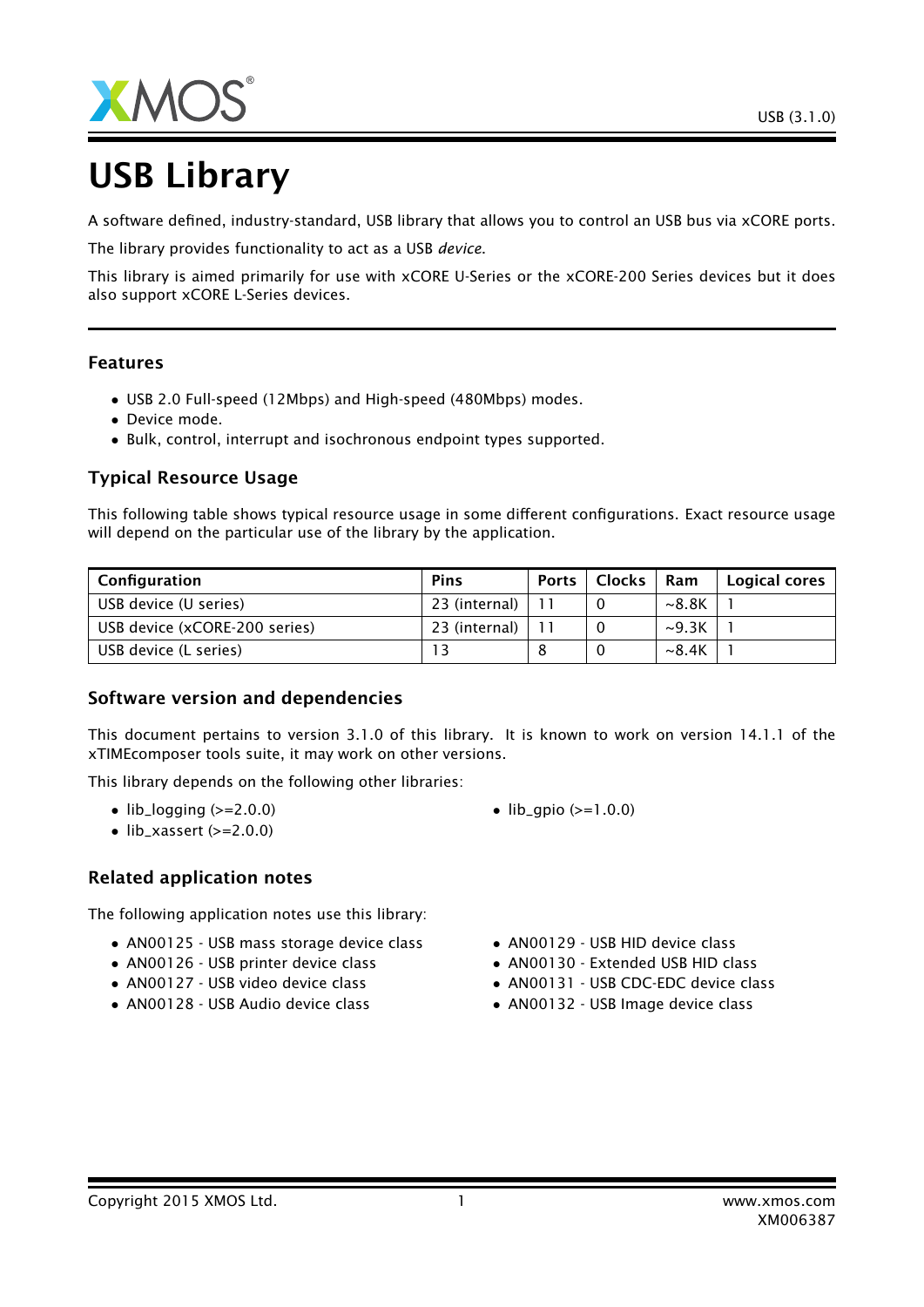

# 1 Hardware setup

#### 1.1 Physical characteristics and setup

Details on the physical characteristics and how to integrate the USB connection to the xCORE device into your system are all contain in the devices datasheet. *Please refer to the device datasheet for this information*.

#### 1.2 Ports/Pins

#### 1.2.1 U-Series

The U-Series of devices have an integrated USB transceiver. Some ports are used to communicate with the USB transceiver inside the U-Series packages. These ports/pins should not be used when USB functionality is enabled. The ports/pins are shown in Table [1.](#page-1-0)

| Pin   | Port             |                  |                  |                 |                 |
|-------|------------------|------------------|------------------|-----------------|-----------------|
|       | 1b               | 4b               | 8b               | 16 <sub>b</sub> | 32 <sub>b</sub> |
| X0D02 |                  | <b>P4A0</b>      | <b>P8A0</b>      | P16A0           | P32A20          |
| X0D03 |                  | <b>P4A1</b>      | <b>P8A1</b>      | P16A1           | P32A21          |
| X0D04 |                  | P4B <sub>0</sub> | <b>P8A2</b>      | P16A2           | P32A22          |
| X0D05 |                  | P4B1             | <b>P8A3</b>      | P16A3           | P32A23          |
| X0D06 |                  | P4B2             | <b>P8A4</b>      | P16A4           | P32A24          |
| X0D07 |                  | P4B3             | <b>P8A5</b>      | P16A5           | P32A25          |
| X0D08 |                  | <b>P4A2</b>      | <b>P8A6</b>      | P16A6           | P32A26          |
| X0D09 |                  | <b>P4A3</b>      | <b>P8A7</b>      | P16A7           | P32A27          |
| X0D23 | <b>P1H0</b>      |                  |                  |                 |                 |
| X0D25 | P <sub>1JO</sub> |                  |                  |                 |                 |
| X0D26 |                  | P4E0             | <b>P8C0</b>      | P16B0           | P32A28          |
| X0D27 |                  | <b>P4E1</b>      | <b>P8C1</b>      | P16B1           | P32A29          |
| X0D28 |                  | P4F <sub>0</sub> | <b>P8C2</b>      | P16B2           |                 |
| X0D29 |                  | <b>P4F1</b>      | <b>P8C3</b>      | P16B3           |                 |
| X0D30 |                  | P4F2             | <b>P8C4</b>      | P16B4           |                 |
| X0D31 |                  | P4F3             | <b>P8C5</b>      | P16B5           |                 |
| X0D32 |                  | <b>P4E2</b>      | <b>P8C6</b>      | P16B6           | P32A30          |
| X0D33 |                  | <b>P4E3</b>      | <b>P8C7</b>      | P16B7           | P32A31          |
| X0D34 | P1K0             |                  |                  |                 |                 |
| X0D36 | <b>P1M0</b>      |                  | P8D <sub>0</sub> | P16B8           |                 |
| X0D37 | <b>P1N0</b>      |                  | <b>P8C1</b>      | P16B1           |                 |
| X0D38 | P1O0             |                  | <b>P8C2</b>      | P16B2           |                 |
| X0D39 | <b>P1P0</b>      |                  | <b>P8C3</b>      | P16B3           |                 |

<span id="page-1-0"></span>Table 1: U-Series required pin/port connections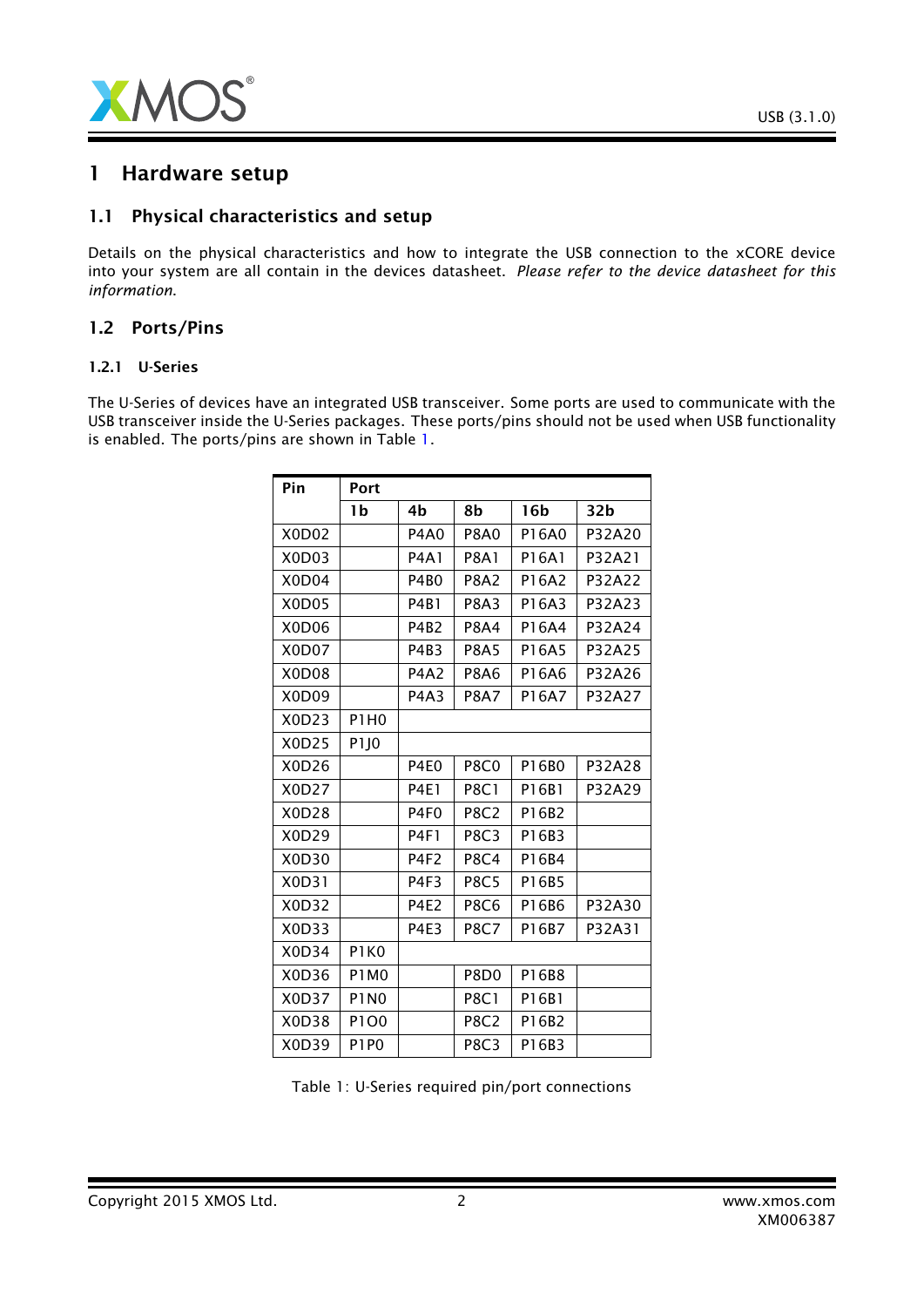

#### 1.2.2 xCORE-200 Series

The xCORE 200 series of devices have an integrated USB transceiver. Some ports are used to communicate with the USB transceiver inside the xCORE-200 series packages. These ports/pins should not be used when USB functionality is enabled. The ports/pins are shown in Table [2.](#page-2-0)

| Pin                            | Port        |                               |                  |                 |                 |
|--------------------------------|-------------|-------------------------------|------------------|-----------------|-----------------|
|                                | 1b          | 4b                            | 8b               | 16 <sub>b</sub> | 32 <sub>b</sub> |
| X0D00                          | <b>P1A0</b> |                               |                  |                 |                 |
| X0D02                          |             | <b>P4A0</b>                   | <b>P8A0</b>      | P16A0           | P32A20          |
| X <sub>0</sub> D <sub>03</sub> |             | <b>P4A1</b>                   | <b>P8A1</b>      | P16A1           | P32A21          |
| X <sub>0</sub> D <sub>04</sub> |             | P4B <sub>0</sub>              | <b>P8A2</b>      | P16A2           | P32A22          |
| X0D13                          |             | <b>P4B1</b>                   | <b>P8A3</b>      | P16A3           | P32A23          |
| X0D22                          |             | <b>P4B2</b>                   | <b>P8A4</b>      | P16A4           | P32A24          |
| X0D23                          |             | P4B3                          | <b>P8A5</b>      | P16A5           | P32A25          |
| X0D34                          |             | <b>P4A2</b>                   | <b>P8A6</b>      | P16A6           | P32A26          |
| X <sub>0</sub> D <sub>09</sub> |             | <b>P4A3</b>                   | <b>P8A7</b>      | P16A7           | P32A27          |
| X0D10                          | P1C0        |                               |                  |                 |                 |
| X0D12                          | <b>P1E0</b> |                               |                  |                 |                 |
| X0D13                          | <b>P1F0</b> |                               |                  |                 |                 |
| X0D14                          |             | P <sub>4</sub> C <sub>0</sub> | <b>P8B0</b>      | P16A8           |                 |
| X0D15                          |             | <b>P4C1</b>                   | <b>P8B1</b>      | P16A9           |                 |
| X0D16                          |             | P <sub>4</sub> D <sub>0</sub> | P8B <sub>2</sub> | P16A10          |                 |
| X0D17                          |             | P <sub>4</sub> D <sub>1</sub> | <b>P8B3</b>      | P16A11          |                 |
| X0D18                          |             | P <sub>4</sub> D <sub>2</sub> | <b>P8B4</b>      | P16A12          |                 |
| X0D19                          |             | P <sub>4</sub> D <sub>3</sub> | <b>P8B5</b>      | P16A13          |                 |
| X0D20                          |             | P <sub>4</sub> C <sub>2</sub> | <b>P8B6</b>      | P16A14          |                 |
| X0D21                          |             | P <sub>4</sub> C <sub>3</sub> | <b>P8B7</b>      | P16A15          |                 |
| X0D22                          | P1G0        |                               |                  |                 |                 |
| X0D23                          | P1H0        |                               |                  |                 |                 |
| X0D24                          | P110        |                               |                  |                 |                 |
| X0D34                          | P1K0        |                               |                  |                 |                 |

<span id="page-2-0"></span>Table 2: xCORE-200 series required pin/port connections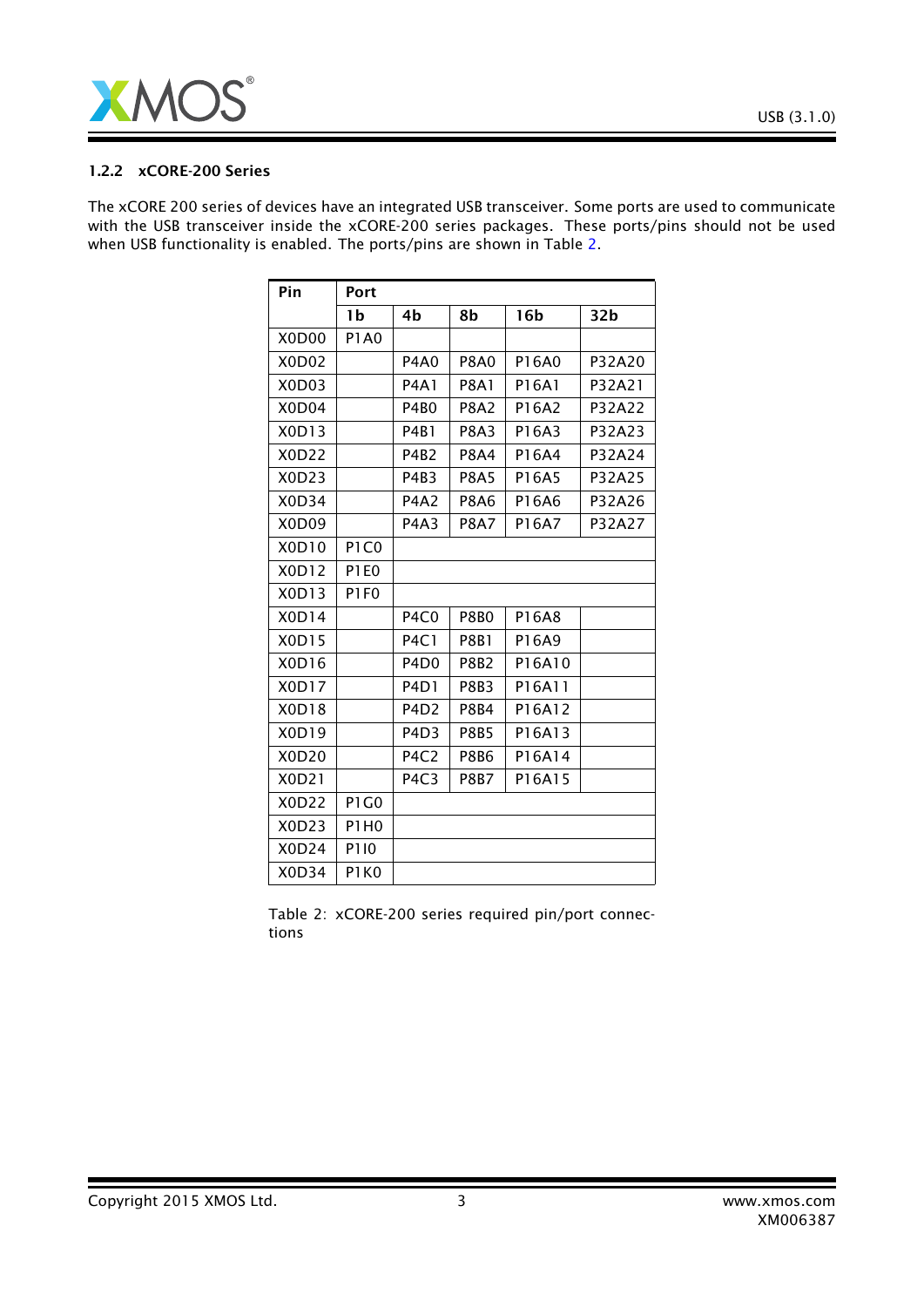

#### 1.2.3 L-Series

The ports used for the physical connection to the external ULPI transceiver must be connected as shown in Table [3.](#page-3-0)

| Pin   | Port        |                               |             | <b>Signal</b>    |
|-------|-------------|-------------------------------|-------------|------------------|
|       | 1b          | 4b                            | 8b          |                  |
| X0D12 | <b>P1E0</b> |                               |             | <b>ULPI STP</b>  |
| X0D13 | P1F0        |                               |             | <b>ULPI NXT</b>  |
| X0D14 |             | P4C0                          | P8B0        | $ULPI_DATA[7:0]$ |
| X0D15 |             | <b>P4C1</b>                   | P8B1        |                  |
| X0D16 |             | P4D <sub>0</sub>              | P8B2        |                  |
| X0D17 |             | P4D1                          | P8B3        |                  |
| X0D18 |             | P4D <sub>2</sub>              | P8B4        |                  |
| X0D19 |             | P4D3                          | P8B5        |                  |
| X0D20 |             | P4C2                          | P8B6        |                  |
| X0D21 |             | P <sub>4</sub> C <sub>3</sub> | <b>P8B7</b> |                  |
| X0D22 | P1 G0       |                               |             | ulpi dir         |
| X0D23 | P1H0        |                               |             | <b>ULPI_CLK</b>  |
| X0D24 | P110        |                               |             | ULPI RST N       |

<span id="page-3-0"></span>Table 3: ULPI required pin/port connections

In addition some ports are used internally when the XUD library is in operation. For example pins X0D2- X0D9, X0D26-X0D33 and X0D37-X0D43 on an XS1-L device should not be used.

Please refer to the device datasheet for further information on which ports are available.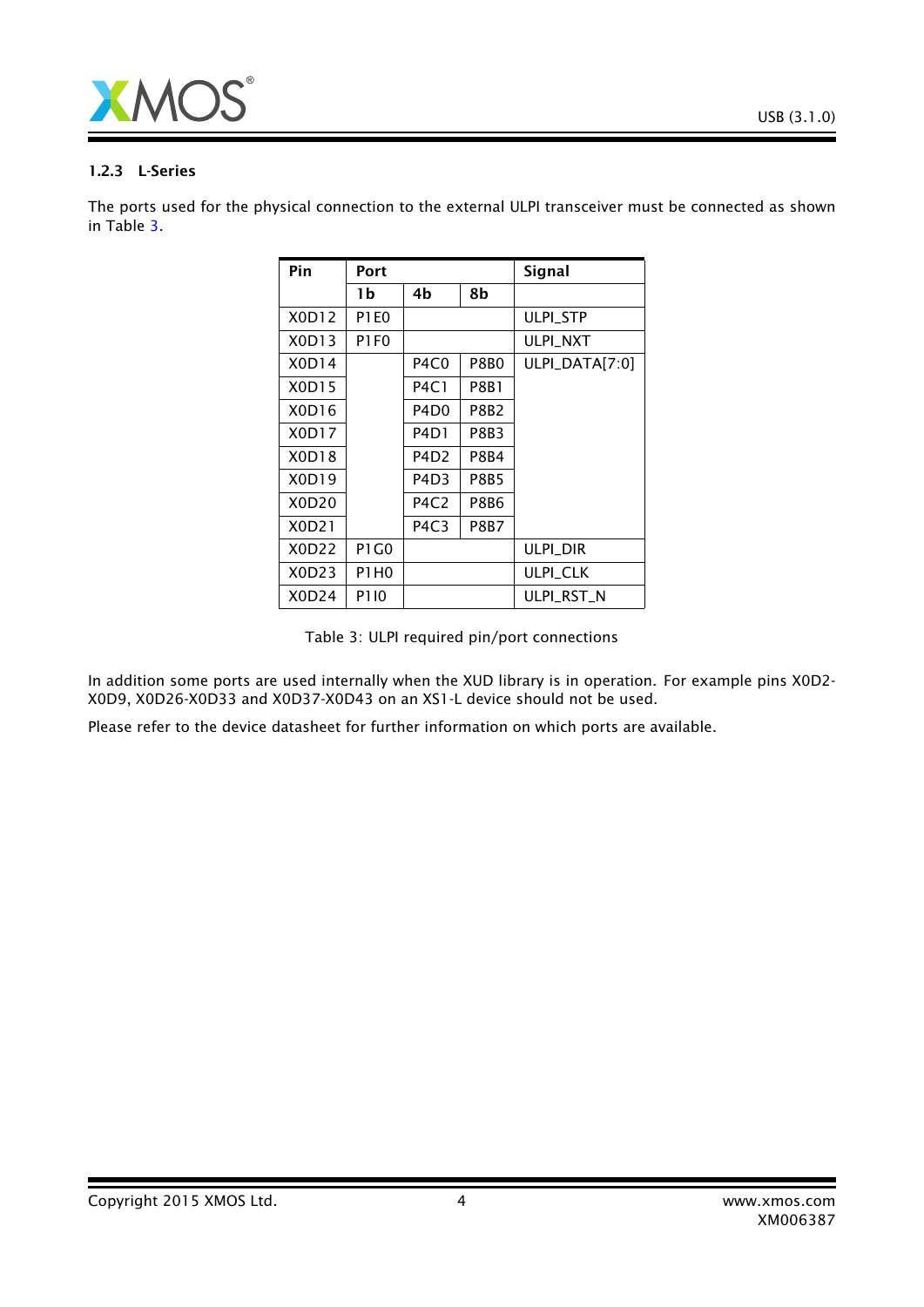

# 2 Usage

The USB library consists of a single main component: the XUD device driver. A typical application will use have the following software architecture:



Figure 1: USB task diagram

Here, the application interacts with the USB library in two ways. Data is sent and received directly from the XUD component. This provides the path to the USB Endpoints of the device. Multiple tasks can be connected to the XUD component to handle multiple endpoints in parallel. The application also interacts with the special USB Endpoint 0 which handle configuration calls to the host. Each application will develop its own Endpoint 0 code using the functions provided by the USB library.

## 2.1 The XUD (XMOS USB device) driver

The XUD component performs all the low-level I/O operations required to meet the USB 2.0 specification. This processing goes up to and includes the transaction level. It removes all low-level timincg requirements from the application, allowing quick development of all manner of USB devices. The XUD Library allows the implementation of both full-speed and high-speed USB 2.0 devices on U-Series, xCORE-200 Series and L-Series devices.

The U-Series and xCORE-200 Series include an integrated USB transceiver. For the L-Series the implementation requires the use of an external ULPI transceiver such as the SMSC USB33XX range. Two variant of the component, with identical interfaces, are provided - one for U- and xCORE-200 Series and one for L-Series devices.

The XUD component runs in a single core with endpoint and application cores communicating with it via a combination of channel communication and shared memory variables.

There is one channel per IN or OUT endpoint. Endpoint 0 (the control endpoint) requires two channels, one for each direction. Note, that throughout this document the USB nomenclature is used: an OUT endpoint is used to transfer data from the host to the device, an IN endpoint is used when the host requests data from the device. Connected tasks must be ready to communicate with the XUD component whenever the host demands its attention. If not, the XUD component will NAK.

It is important to note that, for performance reasons, tasks communicate with the XUD component using a combination of both xC channels and shared memory. It is therefore madatory that *all cores that directly communicate with the XUD task must be on the same tile as the task itself*.

The main XUD task is implement by the xud() function (for U-series and xCORE-200 series devices) or the xud\_l\_series() function (for L-series devices). The function should be called directly from the top-level par statement in main() to ensure that the XUD Library is ready within the 100ms allowed by the USB specification.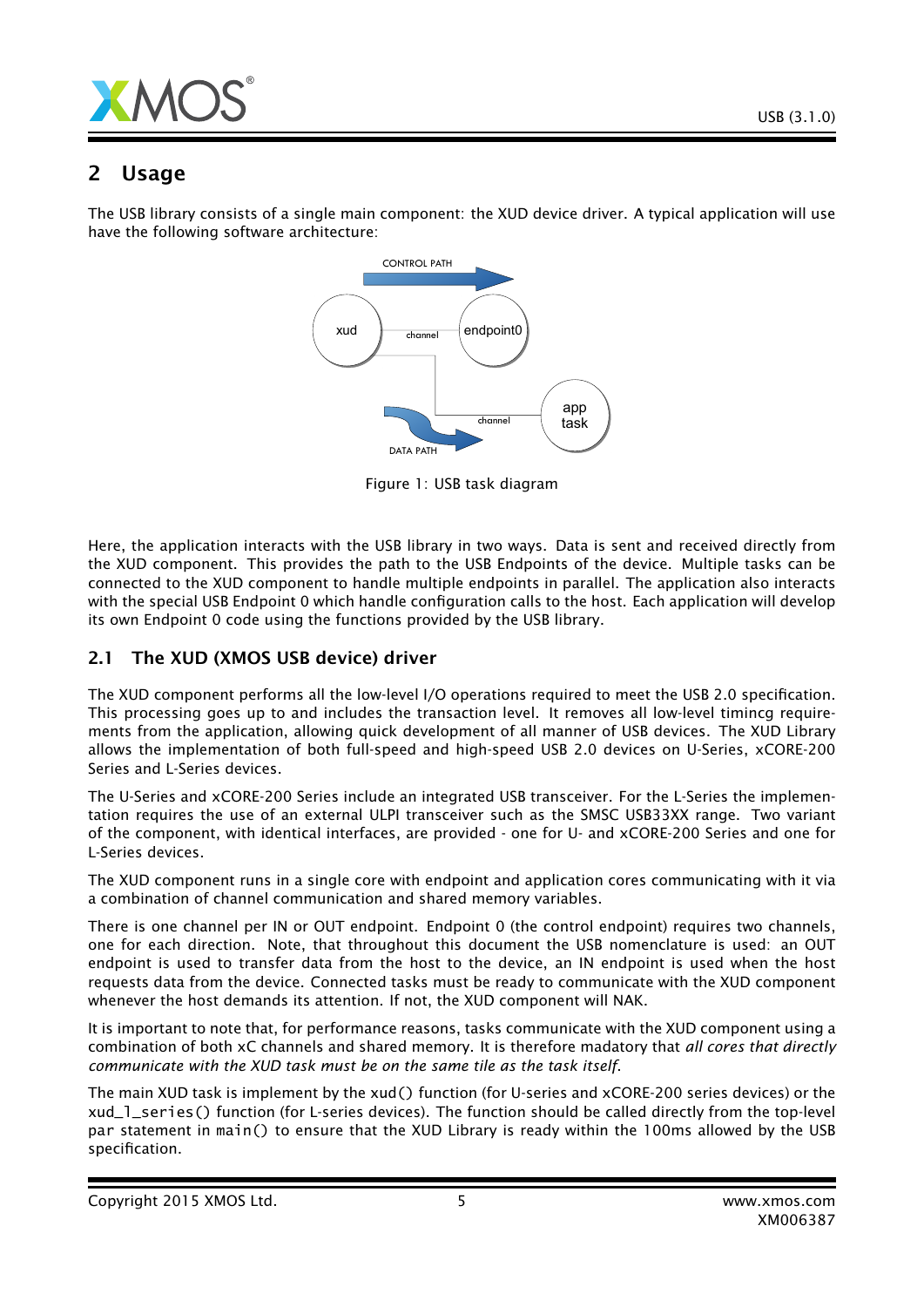

## 2.2 Core speed

Due to I/O requirements, the XUD component requires a guaranteed MIPS rate to ensure correct operation. This means that core count restrictions must be observed. The XUD task must run on a core running at least at a speed of 80 MHz.

This means that for an xCORE device running at 400MHz there should be no more than five cores executing at any time when using the XUD. For a 500MHz device no more than six cores shall execute at any one time when using the XUD.

This restriction is only a requirement on the tile on which the XUD component is running. For example, the other tile on an L16 device is unaffected by this restriction.

## 2.3 Setting up the XUD in your program

In your main function, the application must call the xud or xud\_1\_series function:

```
int main()
{
    chan c_ep_out[3], c_ep_in[2];
    par {
        on tile[0]: xud(c_ep_out, 3,
                         c_ep_in, 2,
                        null, XUD_SPEED_HS, XUD_PWR_SELF);
        on tile[0]: Endpoint0(c_ep_out[0], c_ep_in[0]);
        // Application specific cores
        ...
    }
    return 0;
}
```
The XUD is connected to an array of channels for the IN endpoints and an array of channels for the OUT endpoints.

## 2.4 Endpoint addresses

Endpoint 0 uses index 0 of both the endpoint type table and the channel array. The address of other endpoints must also correspond to their index in the endpoint table and the channel array.

# 2.5 **PwrConfig**

The PwrConfig parameter to XUD function indicates if the device is bus or self-powered.

Valid values for this parameter are XUD\_PWR\_SELF and XUD\_PWR\_BUS.

When XUD\_PWR\_SELF is used, the XUD monitors the VBUS input for a valid voltage and reponds appropriately. The USB Specification states that the devices pull-ups must be disabled when a valid VBUS is not present. This is important when submitting a device for compliance testing since this is explicitly tested.

If the device is bus-powered XUD\_PWR\_SELF can be used since is assumed that the device is not powered up when VBUS is not present and therefore no voltage monitoring is required. In this configuration the VBUS input to the device/PHY need not be present.

XUD\_PWR\_BUS can be used in order to run on a self-powered board without provision for VBUS wiring to the PHY/device, but this is not advised.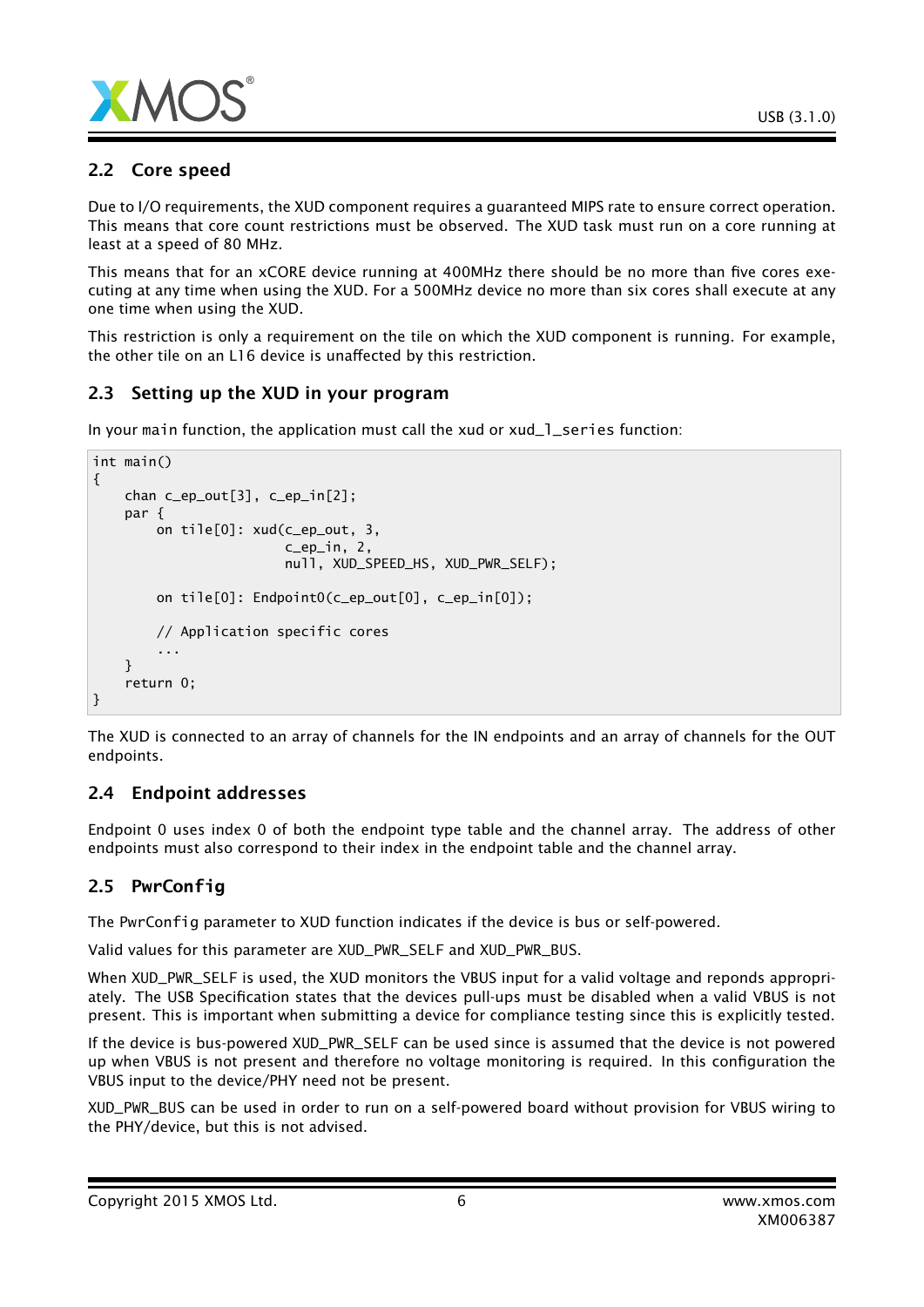

#### 2.6 Endpoint communication with the XUD component

Communication state between a core and the XUD component is encapsulated in an opaque type XUD\_ep (see [§3.2\)](#page-13-0).

All client calls communicating with the XUD component pass in this type. These data structures can be created at the start of execution of a client core with using XUD\_InitEp() that takes as an argument the endpoint channel connected to the XUD Library. This function also takes an argument to indicate the transfer-type of the endpoint (bulk, control, isochronous or interrupt) as well as whether the endpoint wishes to be informed about bus-resets (see [§2.9\)](#page-7-0).

For example, this code initializes a bulk endpoint:

```
void my_application(chanend c_ep_out) {
  XUD_ep ep_out = XUD_InitEp(chan_ep0_out, XUD_EPTYPE_BUL);
   ...
```
The endpoint types are show in the following table:

| <b>Type</b>    | <b>Description</b>   |
|----------------|----------------------|
| XUD EPTYPE ISO | Isochronous endpoint |
| XUD_EPTYPE_INT | Interrupt endpoint   |
| XUD EPTYPE BUL | <b>Bulk endpoint</b> |
| XUD_EPTYPE_CTL | Control endpoint     |
| XUD_EPTYPE_DIS | Disabled endpoint    |

Table 4: Endpoint types

In addition XUD\_STATUS\_ENABLE can be ORed ino the endpoint type to indicate an endpoints that wishes to be informed of USB bus resets (see [§2.9\)](#page-7-0).

#### 2.7 Blocking sending and receiving data

An application specific endpoint can send data using several functions described in [§3.2.](#page-13-0) In particular XUD\_SetBuffer() will send data from the host and XUD\_GetBuffer() will receive data from the host. These functions will automatically deal with any low-level complications required such as Packet ID toggling etc.

The XUD\_SetBuffer\_EpMax function provides a similar function to XUD\_SetBuffer function but it breaks the data up in packets of a fixed maximum size. This is especially useful for control transfers where large descriptors must be sent in typically 64 byte transactions.

Here is an example of sending a 4 bytes packet to the host:

```
void my_application(chanend c_ep_in) {
 XUD_ep ep_out = XUD_InitEp(chan_ep0_in, XUD_EPTYPE_BUL);
  ...
 char data[4];
  ...
 XUD_SetBuffer(ep_hid, data, 4);
  ...
```
Note that these functions are blocking - they will wait until the host performs the transaction with the device before you program can proceed.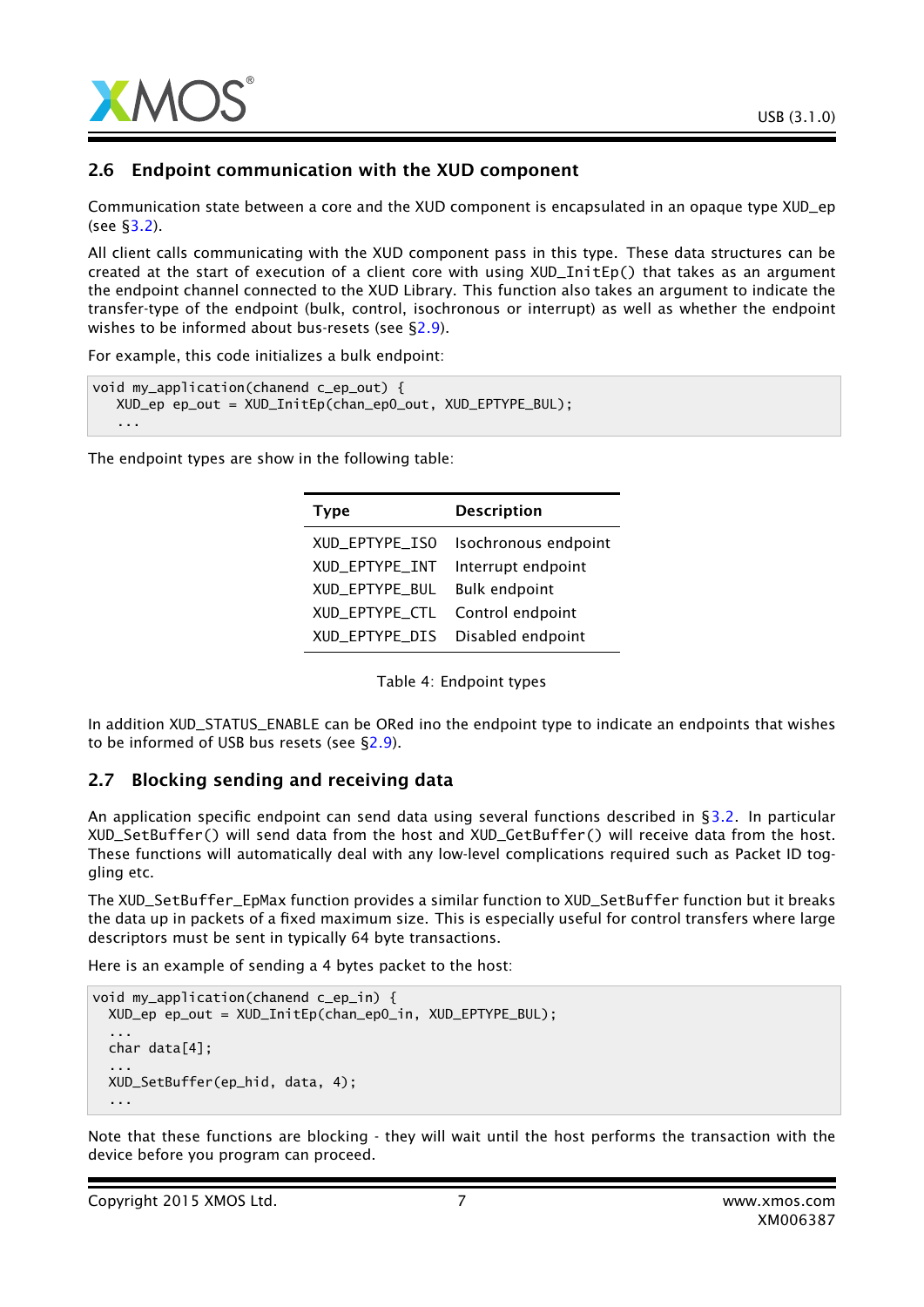

## 2.8 Asynchronous sending and recieving of data

Functions such as XUD\_SetBuffer() and XUD\_GetBuffer() block until data has either been successfully sent or received to or from the host. For this reason it is not generally possible to handle multiple endpoints in a single core efficiently (or at all, depending on the protocols involved). The XUD library therefore provides functions to allow the separation of requesting to send/receive a packet and the notification of a successful transfer. This is based on the xC select statement language feature.

General operation is as follows:

- An XUD\_SetReady\_ function is called to mark an endpoint as ready to send or receive data. (see [§3.2\)](#page-13-0)
- An select statement is used to wait for, and capture, send/receive notifications from the XUD task.

Once an endpoint has been marked ready to send/receive by calling one of the above XUD\_SetReady\_ functions, a select statement can be used to handle notifications of a packet being sent/received from the XUD tasks. These notifications are communicated via channels and can be handled via the XUD\_\*\_Select functions.

The following example shows these asynchronous functions in use:

```
void ExampleEndpoint(chanend c_ep_out, chanend c_ep_in) {
   unsigned char rxBuffer[1024];
   unsigned char txBuffer[] = {0, 1, 2, 3, 4};
   int length, returnVal;
  XUD_ep ep_out = XUD_InitEp(c_ep_out, XUD_EPTYPE_BUL);
  XUD_ep ep_in = XUD_InitEp(c_ep_in, XUD_EPTYPE_BUL);
  /* Mark OUT endpoint as ready to receive */
  XUD_SetReady_Out(ep_out, rxBuffer);
  XUD_SetReady_In(ep_in, txBuffer, 5);
  while(1) \{select {
     case XUD_GetData_Select(c_ep_out, ep_out, length):
         /* Packet from host recieved */
         for(int i = 0; i< length; i++) {
           /* Process packet... */
         }
        /* Mark EP as ready again */
        XUD_SetReady_Out(ep_out, rxBuffer);
        break;
      case XUD_SetData_Select(c_ep_in, ep_in, returnVal):
        /* Packet successfully sent to host */
        /* Create new buffer */
        for(int i = 0; i < 5; i++) {
          txBuffer[i]++;
        }
        /* Mark EP as ready again */
        XUD_SetReady_In(ep_in, txBuffer, 5);
        break;
   }
  }
 }
```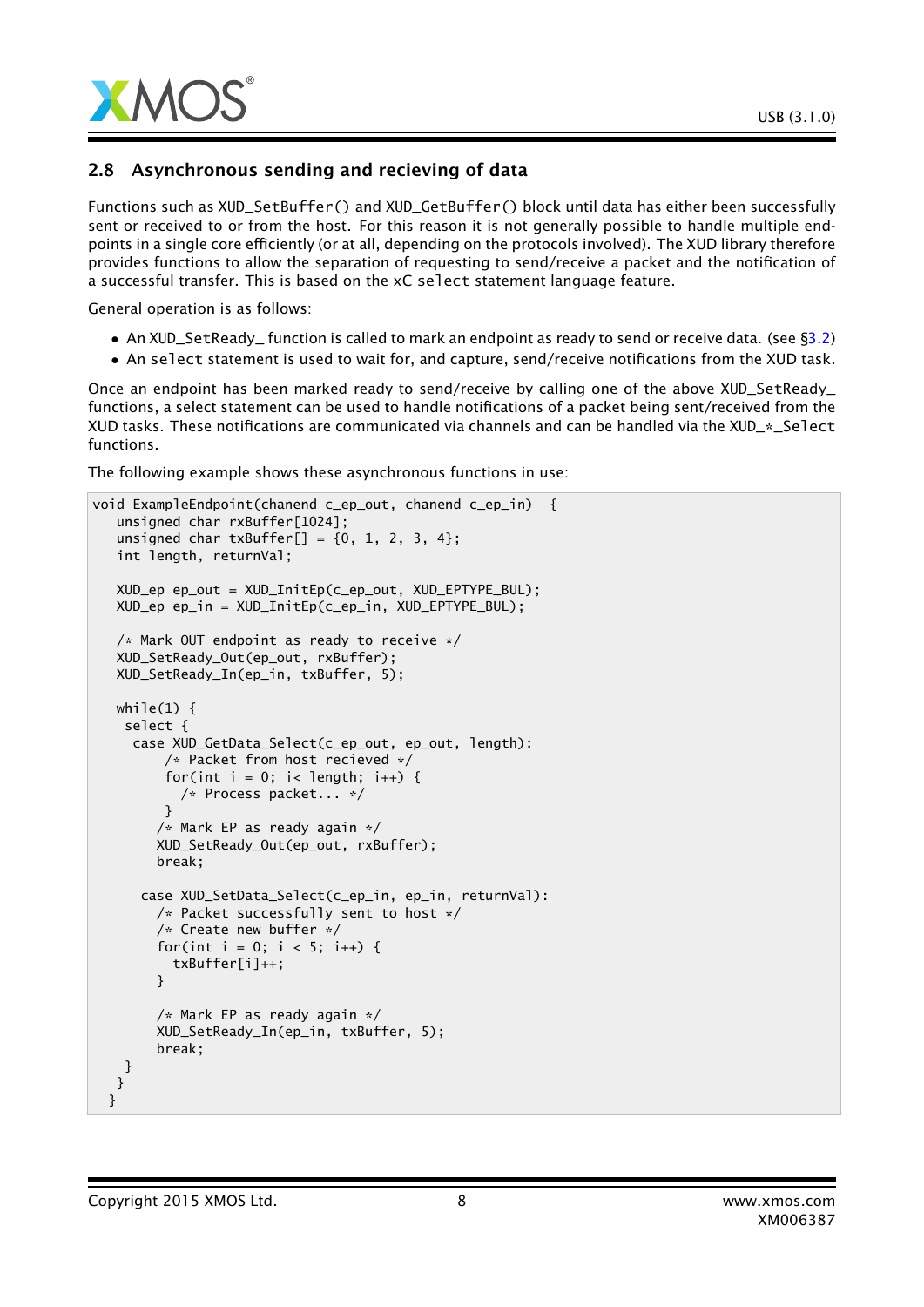

### 2.9 Status reporting

Status reporting on an endpoint can be enabled so that bus state is known. This is achieved by ORing XUD\_STATUS\_ENABLE into the endpoint type when calling the XUD\_InitEp() function.

This means that endpoints are notified of USB bus resets (and bus-speed changes). The XUD access functions (XUD\_SetBuffer(), XUD\_GetBuffer()) return XUD\_RES\_RST if a USB bus reset is detected.

After a reset notification has been received, the endpoint must call the XUD\_ResetEndpoint() function. This will return the current bus speed.

### 2.10 SOF Channel

An application can pass a channel-end to the c\_sof parameter of the XUD component. This will cause a word of data to be output every time the device receives a SOF from the host. This can be used for timing information for audio devices etc. If this functionality is not required null should be passed as the parameter. Please note, if a channel-end is passed into XUD component there must be a responsive task ready to receive SOF notifications otherwise the XUD component will be blocked attempting to send these messages.

#### 2.11 USB Test Modes

XUD supports the required test modes for USB Compliance testing.

XUD accepts commands from the endpoint 0 channels (in or out) to signal which test mode to enter via the XUD\_SetTestMode() function. The commands are based on the definitions of the Test Mode Selector Codes in the USB 2.0 Specification Table 11-24. The supported test modes are summarised in Table [5.](#page-8-0)

| Value | <b>Test Mode Description</b> |
|-------|------------------------------|
|       | Test_J                       |
| 2     | Test K                       |
| ર     | Test_SEO_NAK                 |
|       | <b>Test Packet</b>           |

<span id="page-8-0"></span>Table 5: Supported Test Mode Selector Codes

The passing other codes endpoints other than 0 to XUD\_SetTestMode() could result in undefined behaviour.

As per the USB 2.0 Specification a power cycle or reboot is required to exit the test mode.

#### 2.12 Implementing your own Endpoint 0 handler

It is necessary to create an implementation for endpoint 0 which takes two channels, one for IN and one for OUT. It can take an optional channel for test (see the Test Modes section of XMOS USB Device (XUD) Library).

void Endpoint0(chanend chan\_ep0\_out, chanend chan\_ep0\_in, chanend ?c\_usb\_test) {

Every endpoint must be initialized using the XUD\_InitEp() function. For endpoint 0 this is looks like:

```
XUD_ep ep0_out = XUD_InitEp(chan_ep0_out, XUD_EPTYPE_CTL | XUD_STATUS_ENABLE);
XUD_ep ep0_in = XUD_InitEp(chan_ep0_in, XUD_EPTYPE_CTL | XUD_STATUS_ENABLE);
```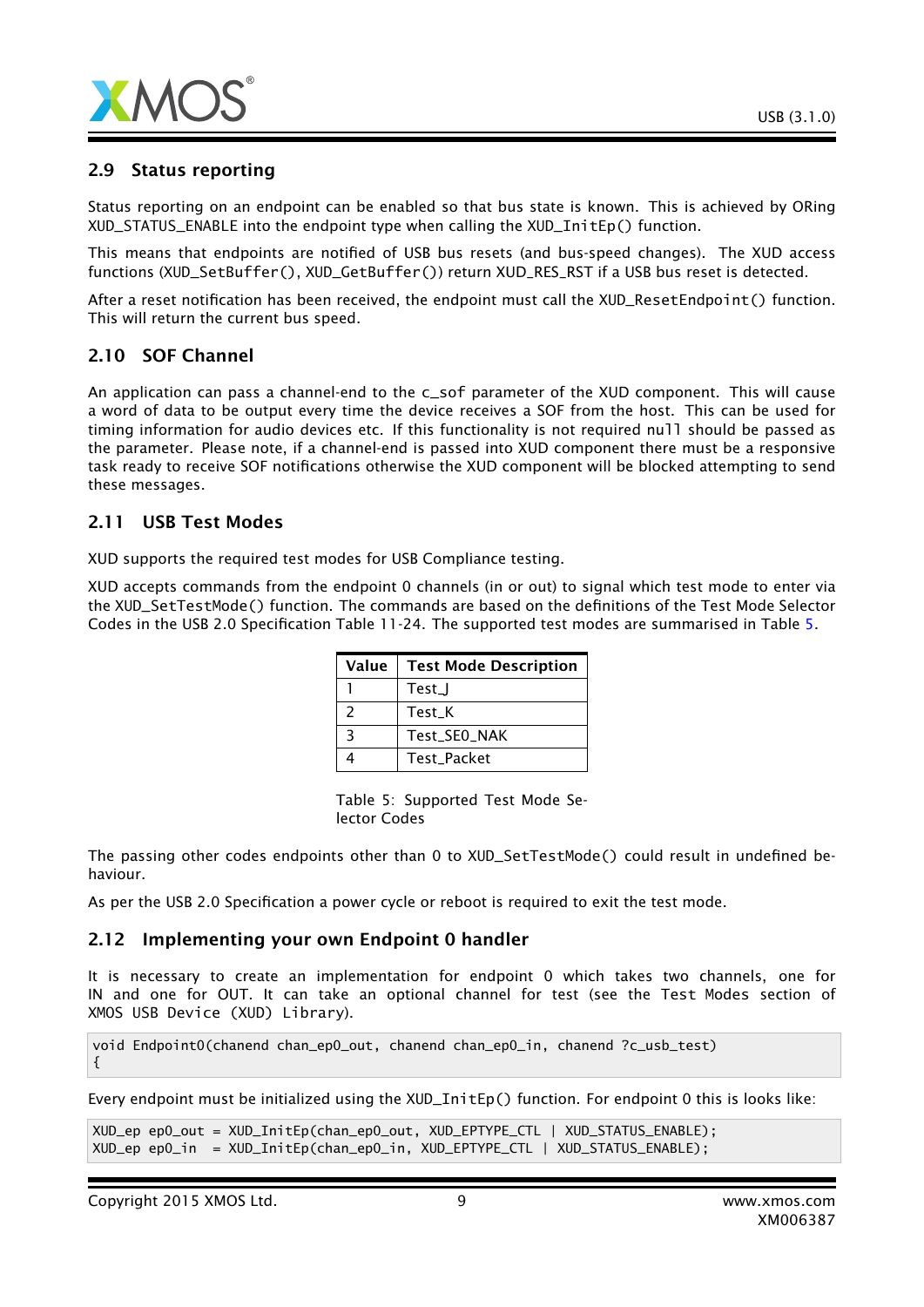

Typically the minimal code for endpoint 0 loops making call to USB\_GetSetupPacket(), parses the USB\_SetupPacket\_t for any class/applicaton specific requests. Then makes a call to USB\_StandardRequests(). And finally, calls XUD\_ResetEndpoint() if there have been a bus-reset. For example:

```
while(1){
    /* Returns XUD_RES_OKAY on success, XUD_RES_RST for USB reset */
    XUD_Result_t result = USB_GetSetupPacket(ep0_out, ep0_in, sp);
    if(result == XUD_RES_OKAY)
    {
        switch(sp.bmRequestType.Type)
        {
            case BM_REQTYPE_TYPE_CLASS:
                switch(sp.bmRequestType.Receipient)
                {
                    case BM_REQTYPE_RECIP_INTER:
                        // Optional class specific requests.
                        break;
                    ...
                }
                break;
            ...
        }
        result = USB_StandardRequests(ep0_out, ep0_in,
                devDesc, devDescLen, ...);
    }
    if(result == XUD_RES_RST)
        usbBusSpeed = XUD_ResetEndpoint(ep0_out, ep0_in);
}
```
The code above could also over-ride any of the requests handled in USB\_StandardRequests() for custom functionality.

Note, class specific code should be inserted before USB\_StandardRequests() is called since if USB\_StandardRequests() cannot handle a request it marks the Endpoint stalled to indicate to the host that the request is not supported by the device.

USB\_StandardRequests() takes char array parameters for device descriptors for both high and fullspeed. Note, if null is passed as the full-speed descriptor the high-speed descriptor is used in full-speed mode and vice versa.

Note that on reset the XUD\_ResetEndpoint() function returns the negotiated USB speed (i.e. full or high speed).

## 2.13 Device descriptors

USB device descriptors must be provided for each USB device. They are used to identify the USB device's vendor ID, product ID and detail all the attributes of the advice as specified in the USB 2.0 standard. It is beyond the scope of this document to give details of writing a descriptor, please see the relevant USB Specification Documents.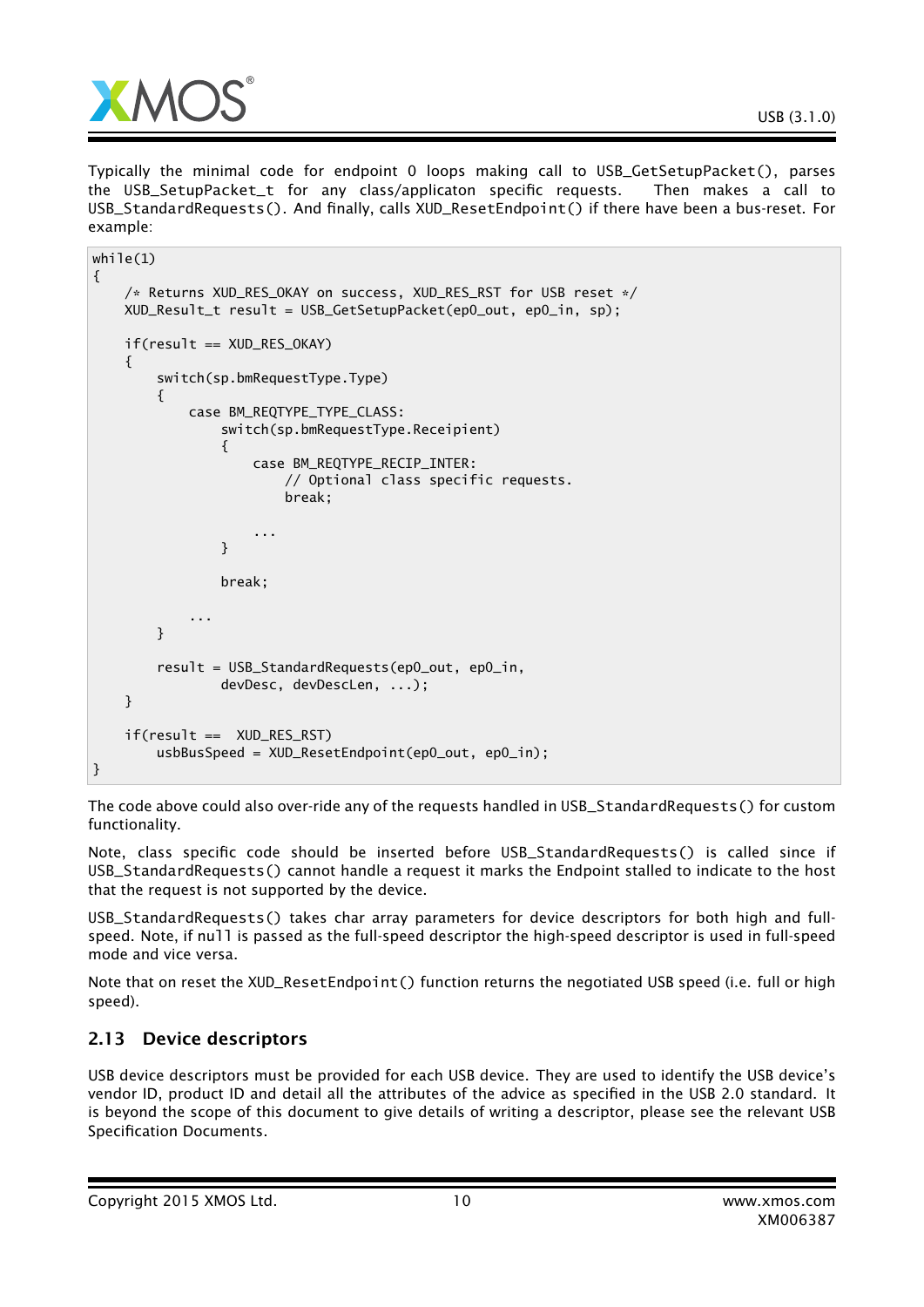

# 3 API

All USB functions can be accessed via the usb.h header:

#include <usb.h>

You will also have to add lib\_usb to the USED\_MODULES field of your application Makefile.

The application Makefile also needs to add flags to set the XUD\_SERIES\_SUPPORT define e.g.:

XCC\_FLAGS = ... -DXUD\_SERIES\_SUPPORT=XUD\_U\_SERIES

The possible values of this define are XUD\_U\_SERIES, XUD\_X200\_SERIES or XUD\_L\_SERIES to specify U-series, xCORE-200 series or L-series support respectively.

For L-series devices, the USB library uses the hardware clock 0 which is usually reserved as the default clock. To ensure other code using ports clocked of the default clock block still function correctly. The application Makefile should also change the default clock block to a different clock e.g.:

XCC\_FLAGS = ... -default-clkblk XS1\_CLKBLK\_5

This is *not* required for U-series of xCORE-200 series devices.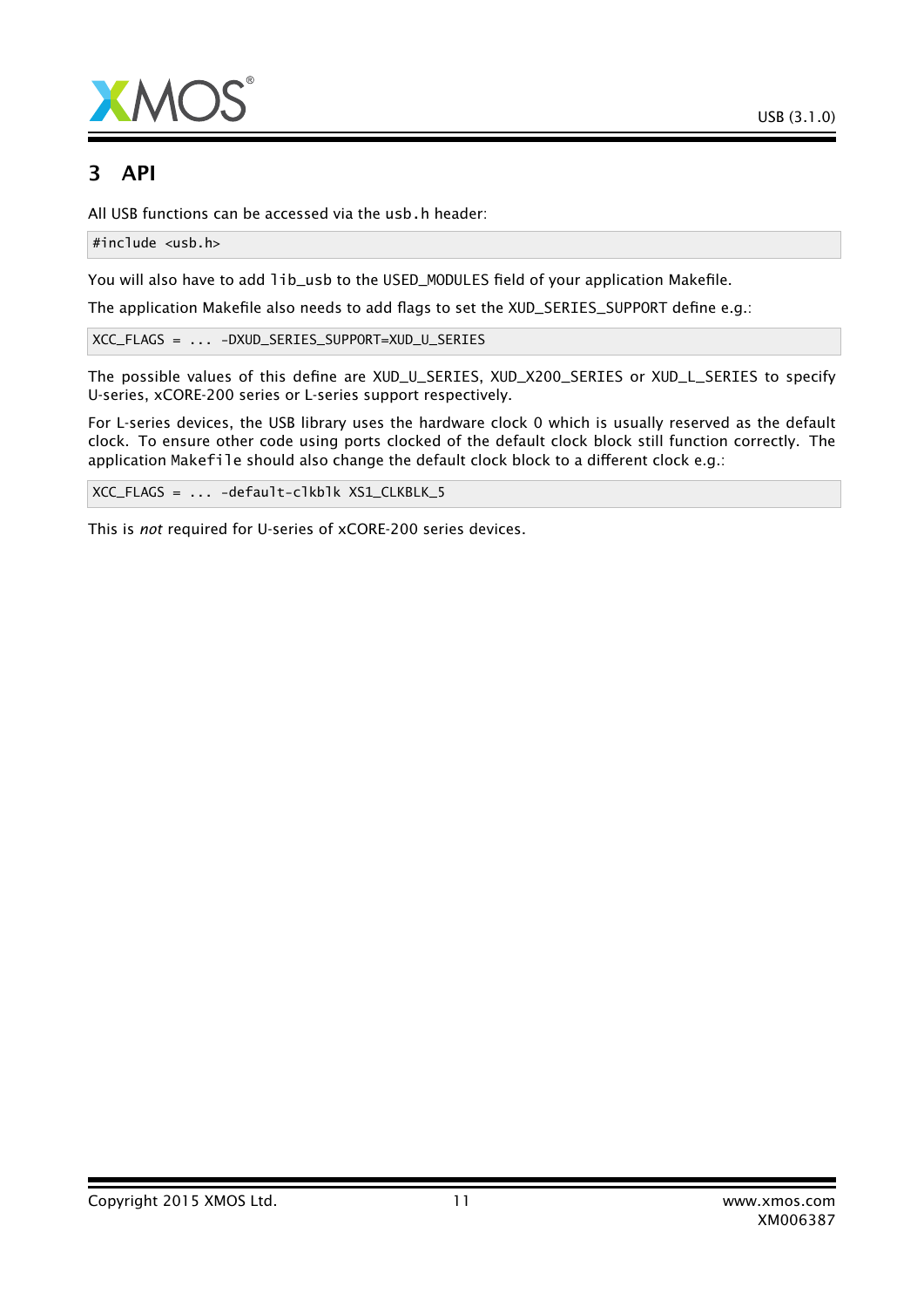

# 3.1 Creating an USB device task instance

| <b>Function</b>    | xud          |                                                                                                                                                                                                                                                                        |
|--------------------|--------------|------------------------------------------------------------------------------------------------------------------------------------------------------------------------------------------------------------------------------------------------------------------------|
| <b>Description</b> |              | USB device driver (U-series).<br>This performs the low-level USB I/O operations. Note that this needs to run in a thread<br>with at least 80 MIPS worst case execution speed.                                                                                          |
| <b>Type</b>        |              | void xud(chanend c_epOut[noEpOut],<br>static const size_t noEpOut,<br>chanend c_epIn[noEpIn],<br>static const size_t noEpIn,<br>chanend ?c_sof,<br>XUD_BusSpeed_t desiredSpeed,<br>XUD_PwrConfig pwrConfig)                                                            |
| <b>Parameters</b>  | c_ep0ut      | An array of channel ends, one channel end per output endpoint (USB<br>OUT transaction); this includes a channel to obtain requests on Endpoint<br>0.                                                                                                                   |
|                    | noEp0ut      | The number of output endpoints, should be at least 1 (for Endpoint 0).                                                                                                                                                                                                 |
|                    | c_epIn       | An array of channel ends, one channel end per input endpoint (USB IN<br>transaction); this includes a channel to respond to requests on Endpoint<br>0.                                                                                                                 |
|                    | noEpIn       | The number of input endpoints, should be at least 1 (for Endpoint 0).                                                                                                                                                                                                  |
|                    | c sof        | A channel to receive SOF tokens on. This channel must be connected<br>to a process that can receive a token once every 125 ms. If tokens are<br>not read, the USB layer will lock up. If no SOF tokens are required null<br>should be used for this parameter.         |
|                    | desiredSpeed |                                                                                                                                                                                                                                                                        |
|                    |              | This parameter specifies what speed the device will attempt to run at<br>i.e. full-speed (ie 12Mbps) or high-speed (480Mbps) if supported by the<br>host. Pass XUD_SPEED_HS if high-speed is desired or XUD_SPEED_FS if<br>not. Low speed USB is not supported by XUD. |
|                    | pwrConfig    | Specifies whether the device is bus or self-powered. When self-powered<br>the XUD will monitor the VBUS line for host disconnections. This is<br>required for compliance reasons. Valid values are XUD_PWR_SELF and<br>XUD_PWR_BUS.                                    |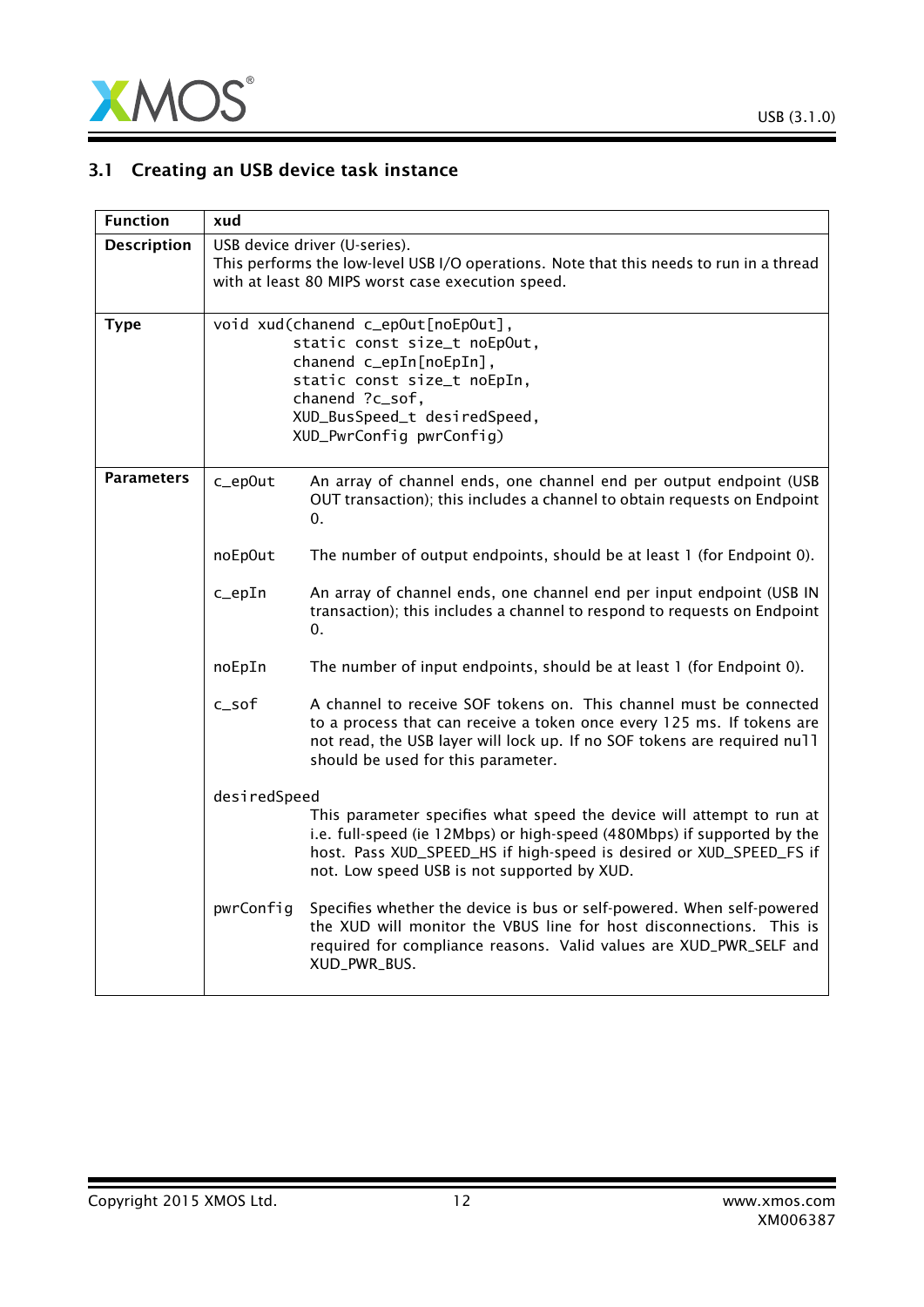

| <b>Function</b>    | xud_l_series                                                                                                                                                                                                                                                 |                                                                                                                                                                                                                                                                        |  |
|--------------------|--------------------------------------------------------------------------------------------------------------------------------------------------------------------------------------------------------------------------------------------------------------|------------------------------------------------------------------------------------------------------------------------------------------------------------------------------------------------------------------------------------------------------------------------|--|
| <b>Description</b> |                                                                                                                                                                                                                                                              | USB device driver (L-series).<br>This performs the low-level USB I/O operations. Note that this needs to run in a thread<br>with at least 80 MIPS worst case execution speed.                                                                                          |  |
| <b>Type</b>        | void<br>xud_l_series(chanend c_epOut[noEpOut],<br>static const size_t noEpOut,<br>chanend c_epIn[noEpIn],<br>static const size_t noEpIn,<br>chanend ?c_sof,<br>client output_gpio_if ?p_usb_rst,<br>XUD_BusSpeed_t desiredSpeed,<br>XUD_PwrConfig pwrConfig) |                                                                                                                                                                                                                                                                        |  |
| <b>Parameters</b>  | c_ep0ut                                                                                                                                                                                                                                                      | An array of channel ends, one channel end per output endpoint (USB<br>OUT transaction); this includes a channel to obtain requests on Endpoint<br>0.                                                                                                                   |  |
|                    | noEp0ut                                                                                                                                                                                                                                                      | The number of output endpoints, should be at least 1 (for Endpoint 0).                                                                                                                                                                                                 |  |
|                    | $c$ _epIn                                                                                                                                                                                                                                                    | An array of channel ends, one channel end per input endpoint (USB IN<br>transaction); this includes a channel to respond to requests on Endpoint<br>0.                                                                                                                 |  |
|                    | noEpIn                                                                                                                                                                                                                                                       | The number of input endpoints, should be at least 1 (for Endpoint 0).                                                                                                                                                                                                  |  |
|                    | c_sof                                                                                                                                                                                                                                                        | A channel to receive SOF tokens on. This channel must be connected<br>to a process that can receive a token once every 125 ms. If tokens are<br>not read, the USB layer will lock up. If no SOF tokens are required null<br>should be used for this parameter.         |  |
|                    | p_usb_rst                                                                                                                                                                                                                                                    | This is a GPIO interface which should be current to the external phy<br>reset line. See the GPIO library for details on the interface.es.                                                                                                                              |  |
|                    | desiredSpeed                                                                                                                                                                                                                                                 | This parameter specifies what speed the device will attempt to run at<br>i.e. full-speed (ie 12Mbps) or high-speed (480Mbps) if supported by the<br>host. Pass XUD_SPEED_HS if high-speed is desired or XUD_SPEED_FS if<br>not. Low speed USB is not supported by XUD. |  |
|                    | pwrConfig                                                                                                                                                                                                                                                    | Specifies whether the device is bus or self-powered. When self-powered<br>the XUD will monitor the VBUS line for host disconnections. This is<br>required for compliance reasons. Valid values are XUD_PWR_SELF and<br>XUD_PWR_BUS.                                    |  |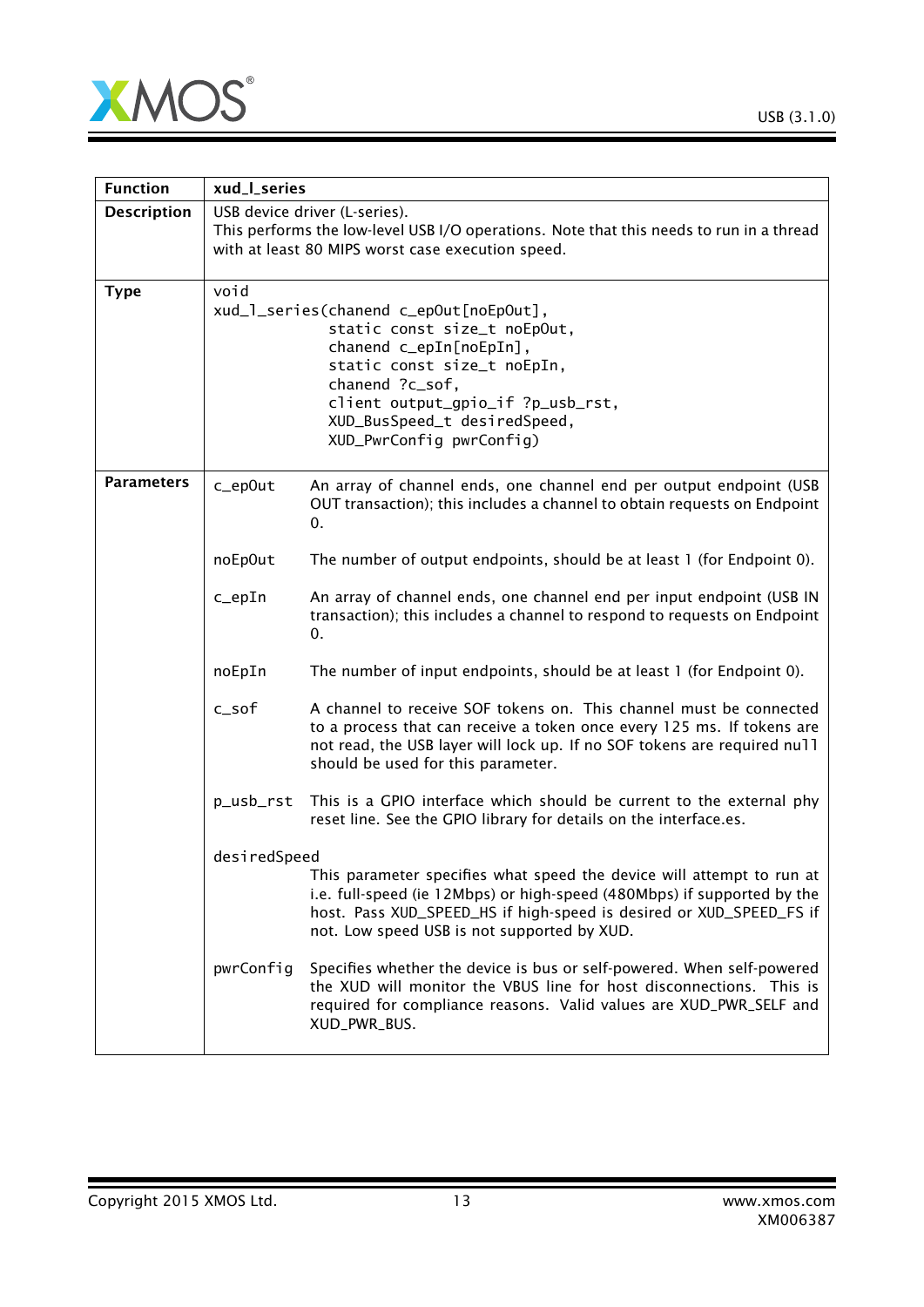

## <span id="page-13-0"></span>3.2 The XUD Endpoint API

#### 3.2.1 Supporting types

<span id="page-13-2"></span>

| <b>Type</b>        | XUD_Result_t                                            |
|--------------------|---------------------------------------------------------|
| <b>Description</b> | Type containing the result of a endpoint function call. |
| <b>Values</b>      | XUD_RES_RST<br>A USB reset has occurred.                |
|                    | XUD_RES_OKAY<br>Operation completed successfully.       |
|                    | XUD_RES_ERR<br>An error has occurred.                   |

### 3.2.2 Setting up the endpoint

<span id="page-13-1"></span>

| <b>Type</b> | XUD_ep                                         |
|-------------|------------------------------------------------|
| Description | Opaque type representing endpoint identifiers. |

| <b>Function</b>    | <b>XUD_InitEp</b>                                  |                                                                                                                                                                                                                                                   |  |  |
|--------------------|----------------------------------------------------|---------------------------------------------------------------------------------------------------------------------------------------------------------------------------------------------------------------------------------------------------|--|--|
| <b>Description</b> |                                                    | Initialises an XUD_ep.                                                                                                                                                                                                                            |  |  |
| Type               | XUD_ep XUD_InitEp(chanend c_ep, XUD_EpType epType) |                                                                                                                                                                                                                                                   |  |  |
| <b>Parameters</b>  | $C$ $ep$                                           | Endpoint channel to be connected to the XUD library.                                                                                                                                                                                              |  |  |
|                    | epType                                             | Indicates the type of the endpoint. Legal types<br>include:<br>XUD_EPTYPE_CTL (Endpoint 0), XUD_EPTYPE_BUL (Bulk endpoint),<br>XUD_EPTYPE_ISO (Isochronous endpoint), XUD_EPTYPE_INT (Interrupt<br>endpoint), XUD_EPTYPE_DIS (Endpoint not used). |  |  |
| <b>Returns</b>     | Endpoint identifier                                |                                                                                                                                                                                                                                                   |  |  |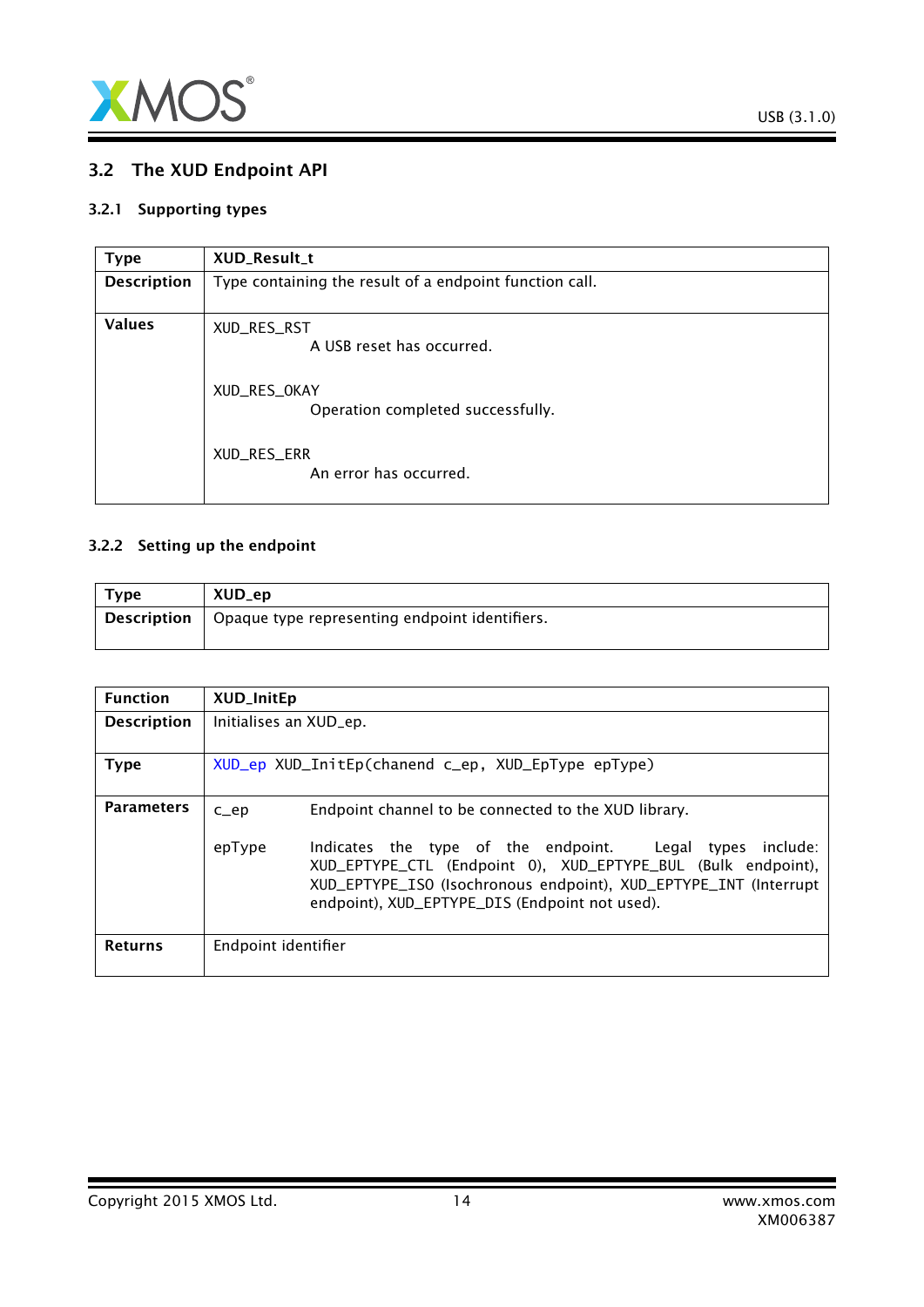

### 3.2.3 OUT endpoint data handling

| <b>Function</b>    | <b>XUD_GetBuffer</b>                                                                                                                                                                    |                                                                                                        |  |
|--------------------|-----------------------------------------------------------------------------------------------------------------------------------------------------------------------------------------|--------------------------------------------------------------------------------------------------------|--|
| <b>Description</b> | This function must be called by a thread that deals with an OUT endpoint.<br>When the host sends data, the low-level driver will fill the buffer. It pauses until data<br>is available. |                                                                                                        |  |
| <b>Type</b>        |                                                                                                                                                                                         | XUD_Result_t XUD_GetBuffer(XUD_ep ep_out,<br>unsigned char buffer $[]$ ,<br>unsigned &length)          |  |
| <b>Parameters</b>  | ep_out                                                                                                                                                                                  | The OUT endpoint identifier (created by XUD_InitEP).                                                   |  |
|                    | buffer                                                                                                                                                                                  | The buffer in which to store data received from the host. The buffer is<br>assumed to be word aligned. |  |
|                    | length                                                                                                                                                                                  | The number of bytes written to the buffer                                                              |  |
| <b>Returns</b>     |                                                                                                                                                                                         | XUD_RES_OKAY on success                                                                                |  |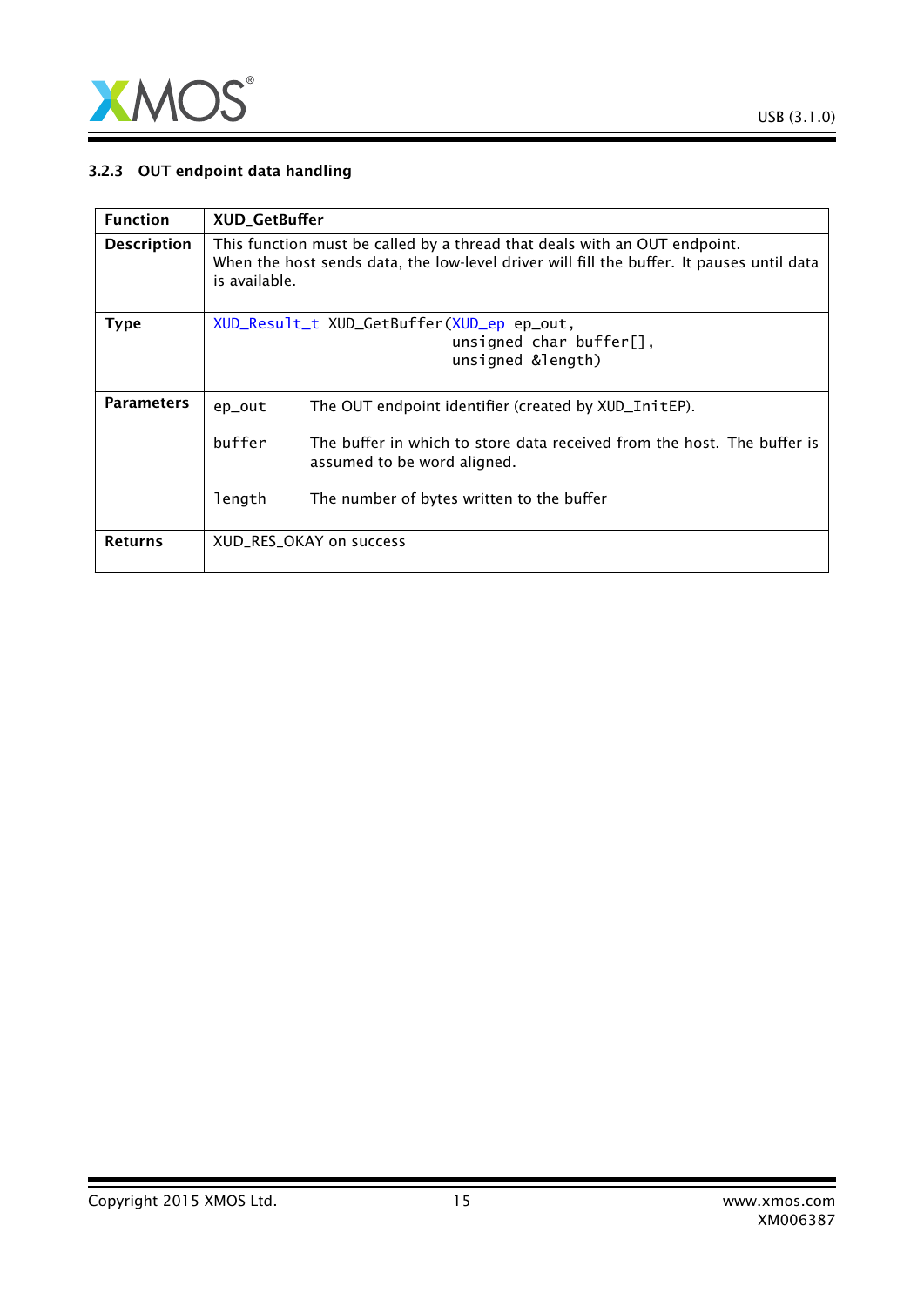

### 3.2.4 OUT endpoint data handling (asynchronous)

| <b>Function</b>    | XUD_SetReady_Out |                                                                                                        |
|--------------------|------------------|--------------------------------------------------------------------------------------------------------|
| <b>Description</b> |                  | Marks an OUT endpoint as ready to receive data.                                                        |
| Type               |                  | int XUD_SetReady_Out(XUD_ep ep, unsigned char buffer[])                                                |
| <b>Parameters</b>  | ep               | The OUT endpoint identifier (created by XUD_InitEp).                                                   |
|                    | buffer           | The buffer in which to store data received from the host. The buffer is<br>assumed to be word aligned. |
| <b>Returns</b>     |                  | XUD RES OKAY on success                                                                                |

| <b>Function</b>    |                        | <b>XUD GetData Select</b>                                                                                                                                                            |  |
|--------------------|------------------------|--------------------------------------------------------------------------------------------------------------------------------------------------------------------------------------|--|
| <b>Description</b> |                        | Select handler function for receiving OUT endpoint data in a select.                                                                                                                 |  |
| <b>Type</b>        |                        | void XUD_GetData_Select(chanend c,<br>XUD_ep ep,<br>unsigned &length,<br>XUD_Result_t &result)                                                                                       |  |
| <b>Parameters</b>  | $\mathsf{C}$           | The chanend related to the endpoint                                                                                                                                                  |  |
|                    | ep<br>length<br>result | The OUT endpoint identifier (created by XUD_InitEp).<br>Passed by reference. The number of bytes written to the buffer,<br>XUD_Result_t passed by reference. XUD_RES_OKAY on success |  |
|                    |                        |                                                                                                                                                                                      |  |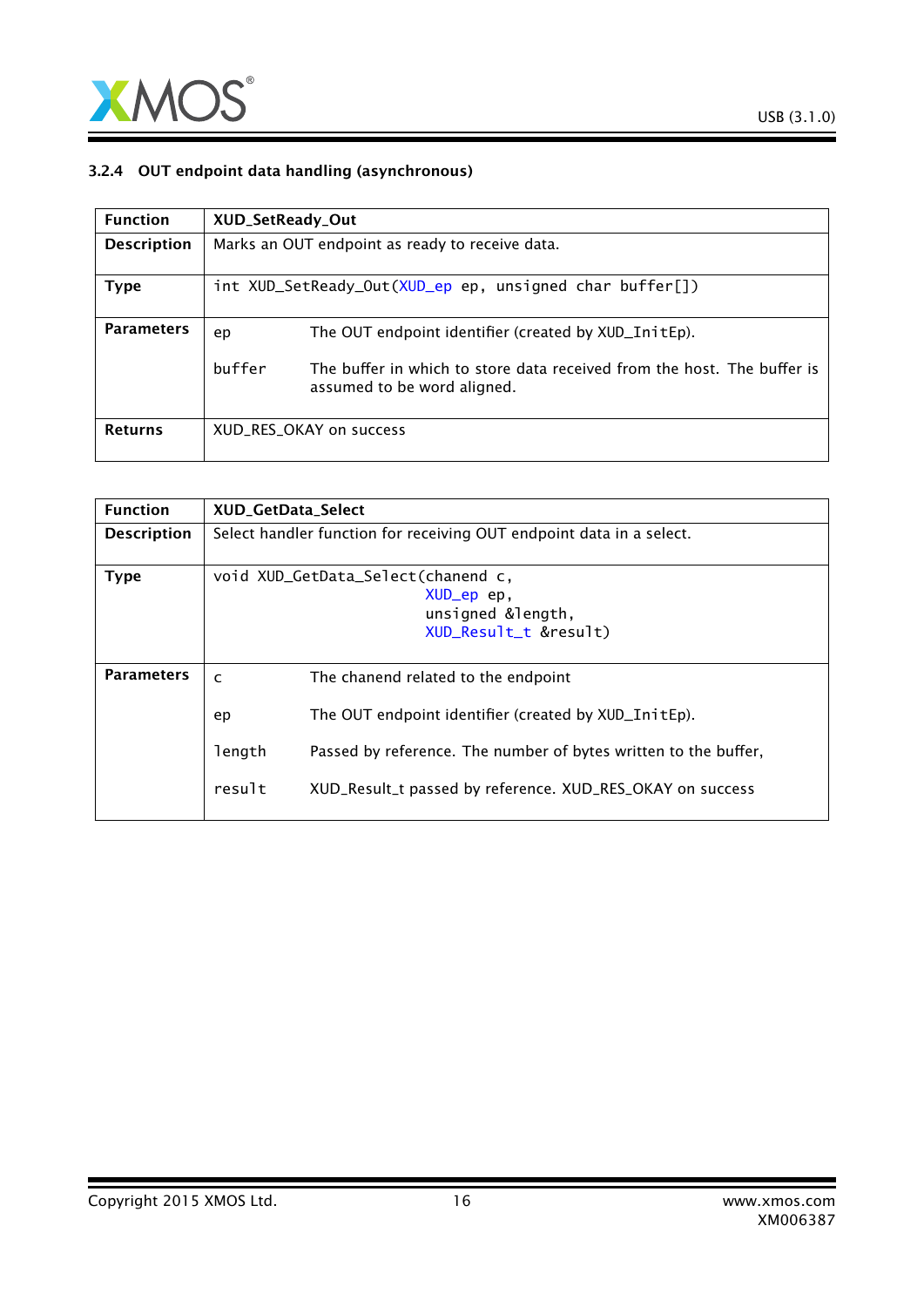

### 3.2.5 IN endpoint data handling

| <b>Function</b>    | <b>XUD SetBuffer</b>                                                                                                                                                     |
|--------------------|--------------------------------------------------------------------------------------------------------------------------------------------------------------------------|
| <b>Description</b> | This function must be called by a thread that deals with an IN endpoint.<br>When the host asks for data, the low-level driver will transmit the buffer to the host.      |
| <b>Type</b>        | XUD_Result_t XUD_SetBuffer(XUD_ep ep_in,<br>unsigned char buffer $[]$ ,<br>unsigned datalength)                                                                          |
| <b>Parameters</b>  | The endpoint identifier (created by XUD_InitEp).<br>$ep_1n$<br>buffer<br>The buffer of data to transmit to the host.<br>datalength<br>The number of bytes in the buffer. |
| <b>Returns</b>     | XUD RES OKAY on success                                                                                                                                                  |

| <b>Function</b>    | XUD_SetBuffer_EpMax     |                                                                                                                                                                                                                                                    |
|--------------------|-------------------------|----------------------------------------------------------------------------------------------------------------------------------------------------------------------------------------------------------------------------------------------------|
| <b>Description</b> |                         | Similar to XUD_SetBuffer but breaks up data transfers into smaller packets.<br>This function must be called by a thread that deals with an IN endpoint. When the<br>host asks for data, the low-level driver will transmit the buffer to the host. |
| <b>Type</b>        |                         | XUD_Result_t XUD_SetBuffer_EpMax(XUD_ep ep_in,<br>unsigned char buffer $[]$ ,<br>unsigned datalength,<br>unsigned epMax)                                                                                                                           |
| <b>Parameters</b>  | ep_in                   | The IN endpoint identifier (created by XUD_InitEp).                                                                                                                                                                                                |
|                    | buffer                  | The buffer of data to transmit to the host.                                                                                                                                                                                                        |
|                    | datalength              | The number of bytes in the buffer.                                                                                                                                                                                                                 |
|                    | epMax                   | The maximum packet size in bytes.                                                                                                                                                                                                                  |
| <b>Returns</b>     | XUD_RES_OKAY on success |                                                                                                                                                                                                                                                    |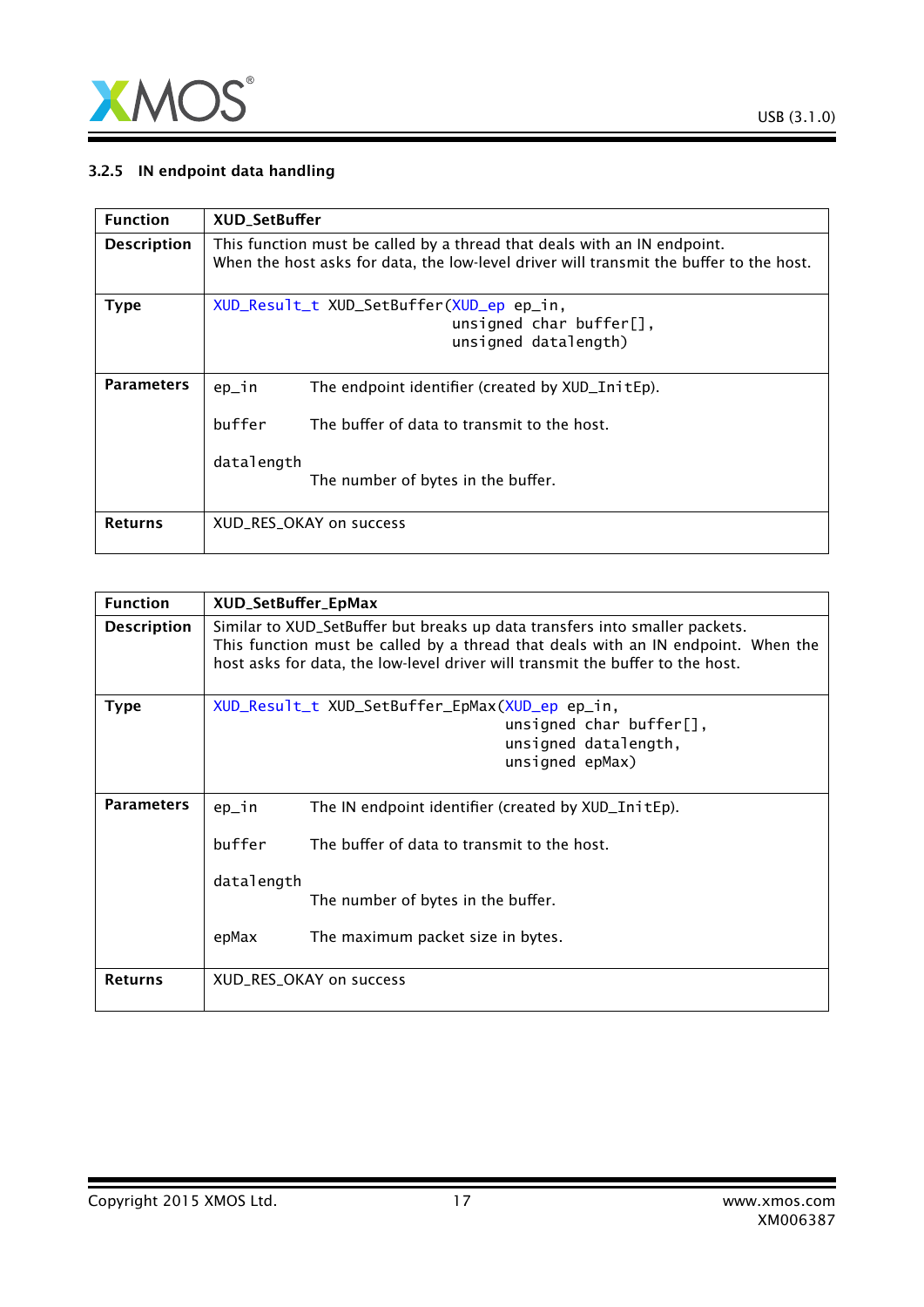

### 3.2.6 IN endpoint data handling (asynchronous)

| <b>Function</b>    | XUD_SetReady_In                                 |                                                                                    |
|--------------------|-------------------------------------------------|------------------------------------------------------------------------------------|
| <b>Description</b> | Marks an IN endpoint as ready to transmit data. |                                                                                    |
| <b>Type</b>        |                                                 | XUD_Result_t XUD_SetReady_In(XUD_ep ep,<br>unsigned char buffer $[]$ ,<br>int len) |
| <b>Parameters</b>  | ep                                              | The IN endpoint identifier (created by XUD_InitEp).                                |
|                    | buffer                                          | The buffer to transmit to the host. The buffer is assumed be word<br>aligned.      |
|                    | len                                             | The length of the data to transmit.                                                |
| <b>Returns</b>     |                                                 | XUD RES OKAY on success                                                            |

| <b>Function</b>    | <b>XUD SetData Select</b>                                              |  |
|--------------------|------------------------------------------------------------------------|--|
| <b>Description</b> | Select handler function for transmitting IN endpoint data in a select. |  |
|                    |                                                                        |  |
| Type               | void XUD_SetData_Select(chanend c, XUD_ep ep, XUD_Result_t &result)    |  |
|                    |                                                                        |  |
| <b>Parameters</b>  | The chanend related to the endpoint<br>$\mathsf{C}$                    |  |
|                    | The IN endpoint identifier (created by XUD_InitEp).<br>ep              |  |
|                    | result<br>Passed by reference. XUD_RES_OKAY on success                 |  |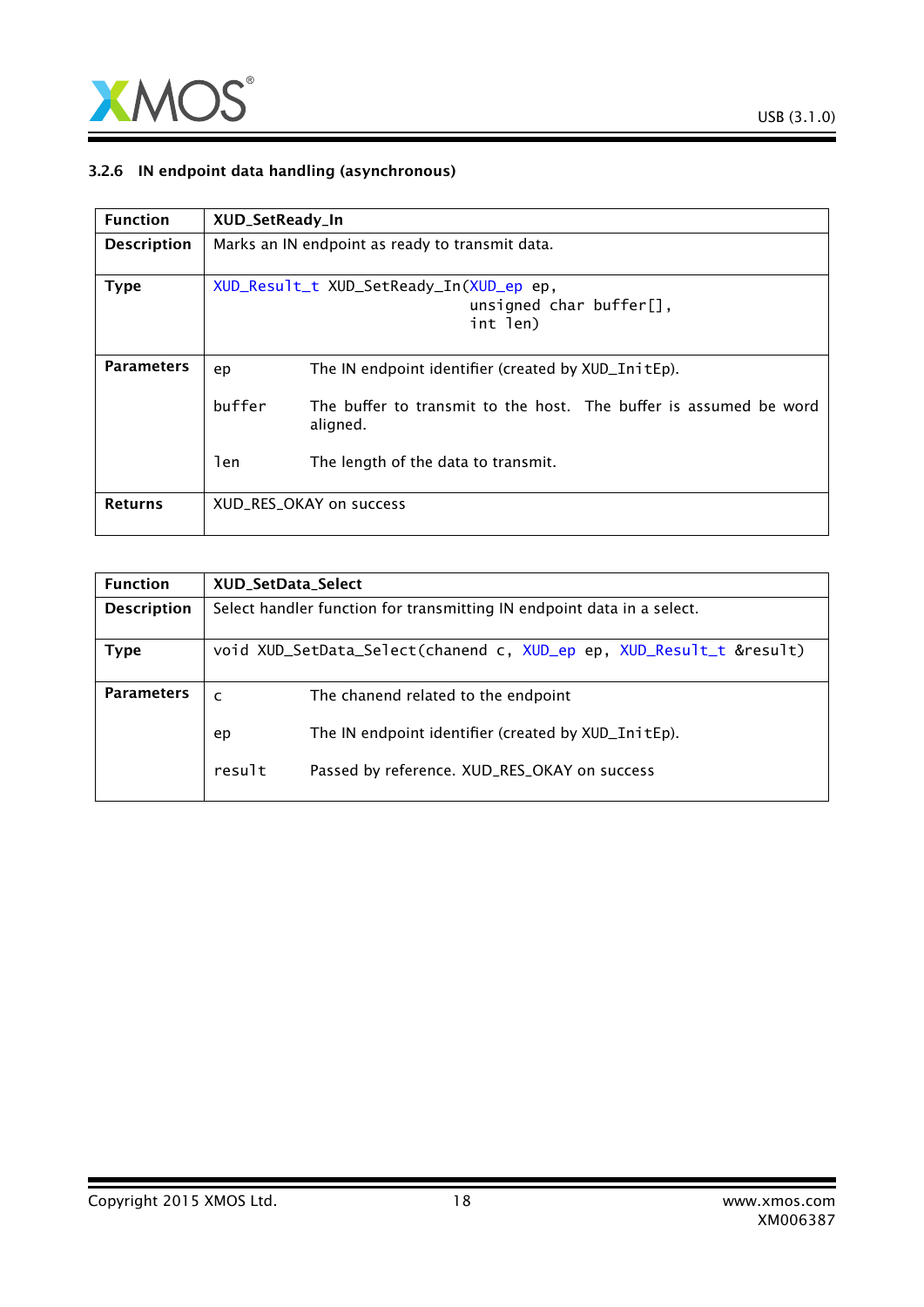

# 3.3 Endpoint0 utility functions

| <b>Function</b>    |           | <b>XUD_DoGetRequest</b>                                                                                                                                                                                                                                                                                   |  |
|--------------------|-----------|-----------------------------------------------------------------------------------------------------------------------------------------------------------------------------------------------------------------------------------------------------------------------------------------------------------|--|
| <b>Description</b> |           | Performs a combined XUD_SetBuffer and XUD_GetBuffer.<br>It transmits the buffer of the given length over the ep_in endpoint to answer an<br>IN request, and then waits for a 0 length Status OUT transaction on ep_out. This<br>function is normally called to handle Get control requests to Endpoint 0. |  |
| <b>Type</b>        |           | XUD_Result_t XUD_DoGetRequest(XUD_ep ep_out,<br>XUD_ep ep_in,<br>unsigned char buffer $[]$ ,<br>unsigned length,<br>unsigned requested)                                                                                                                                                                   |  |
| <b>Parameters</b>  | ep_out    | The endpoint identifier that handles Endpoint 0 OUT data in the XUD<br>manager.                                                                                                                                                                                                                           |  |
|                    | ep_in     | The endpoint identifier that handles Endpoint 0 IN data in the XUD man-<br>ager.                                                                                                                                                                                                                          |  |
|                    | buffer    | The data to send in response to the IN transaction. Note that this data<br>is chopped up in fragments of at most 64 bytes.                                                                                                                                                                                |  |
|                    | length    | Length of data to be sent.                                                                                                                                                                                                                                                                                |  |
|                    | requested | The length that the host requested, (Typically pass the value wLength).                                                                                                                                                                                                                                   |  |
| <b>Returns</b>     |           | XUD_RES_OKAY on success                                                                                                                                                                                                                                                                                   |  |

| <b>Function</b>    | XUD_DoSetRequestStatus                                                                                                                                        |
|--------------------|---------------------------------------------------------------------------------------------------------------------------------------------------------------|
| <b>Description</b> | This function sends an empty packet back on the next IN request with PID1.<br>It is normally used by Endpoint 0 to acknowledge success of a control transfer. |
| Type               | XUD_Result_t XUD_DoSetRequestStatus(XUD_ep ep_in)                                                                                                             |
| <b>Parameters</b>  | ep_in<br>The Endpoint 0 IN identifier to the XUD manager.                                                                                                     |
| <b>Returns</b>     | XUD_RES_OKAY on success                                                                                                                                       |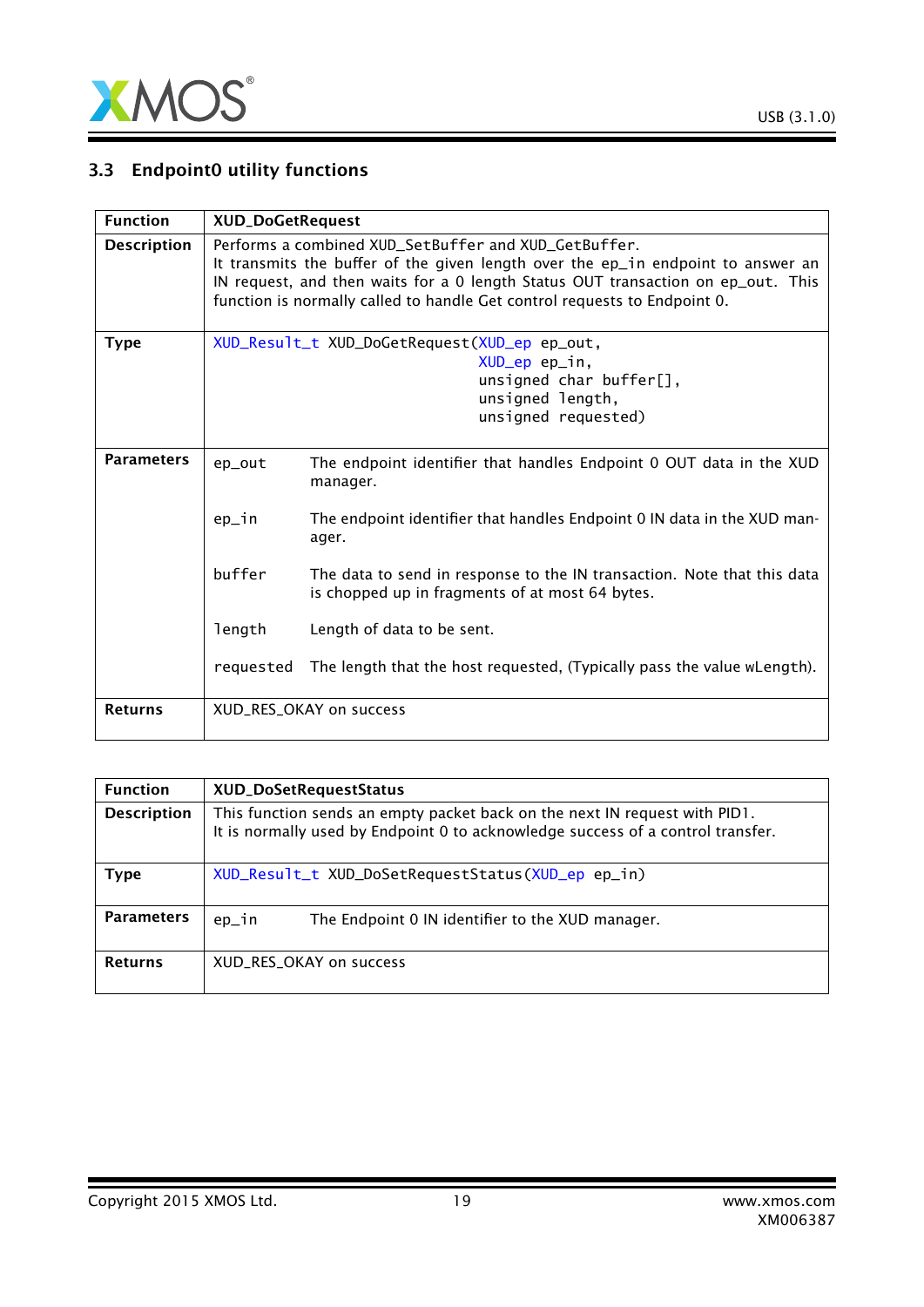

| <b>Function</b>    | XUD_SetDevAddr                                                                                                                                              |
|--------------------|-------------------------------------------------------------------------------------------------------------------------------------------------------------|
| <b>Description</b> | Sets the device's address.<br>This function must be called by Endpoint 0 once a setDeviceAddress request is<br>made by the host.<br>Must be run on USB core |
| <b>Type</b>        | XUD_Result_t XUD_SetDevAddr(unsigned addr)                                                                                                                  |
| <b>Parameters</b>  | addr<br>New device address.                                                                                                                                 |

| <b>Function</b>    | XUD_SetStall                                                                                                                             |
|--------------------|------------------------------------------------------------------------------------------------------------------------------------------|
| <b>Description</b> | Mark an endpoint as STALLed.<br>It is cleared automatically if a SETUP received on the endpoint.<br>Must be run on same tile as XUD core |
| Type               | void XUD_SetStall(XUD_ep ep)                                                                                                             |
| <b>Parameters</b>  | XUD_ep type.<br>ep                                                                                                                       |

| <b>Function</b>    | XUD_SetStallByAddr                                                                                                                                                                                            |
|--------------------|---------------------------------------------------------------------------------------------------------------------------------------------------------------------------------------------------------------|
| <b>Description</b> | Mark an endpoint as STALL based on its EP address.<br>Cleared automatically if a SETUP received on the endpoint. Note: the IN bit of the<br>endpoint address is used.<br>Must be run on same tile as XUD core |
| <b>Type</b>        | void XUD_SetStallByAddr(int epNum)                                                                                                                                                                            |
| <b>Parameters</b>  | Endpoint number.<br>epNum                                                                                                                                                                                     |

| <b>Function</b>    | XUD_ClearStall                                                           |
|--------------------|--------------------------------------------------------------------------|
| <b>Description</b> | Mark an endpoint as NOT STALLed.<br>Must be run on same tile as XUD core |
| <b>Type</b>        | void XUD_ClearStall(XUD_ep ep)                                           |
| <b>Parameters</b>  | XUD_ep type.<br>ep                                                       |

Copyright 2015 XMOS Ltd. 20 www.xmos.com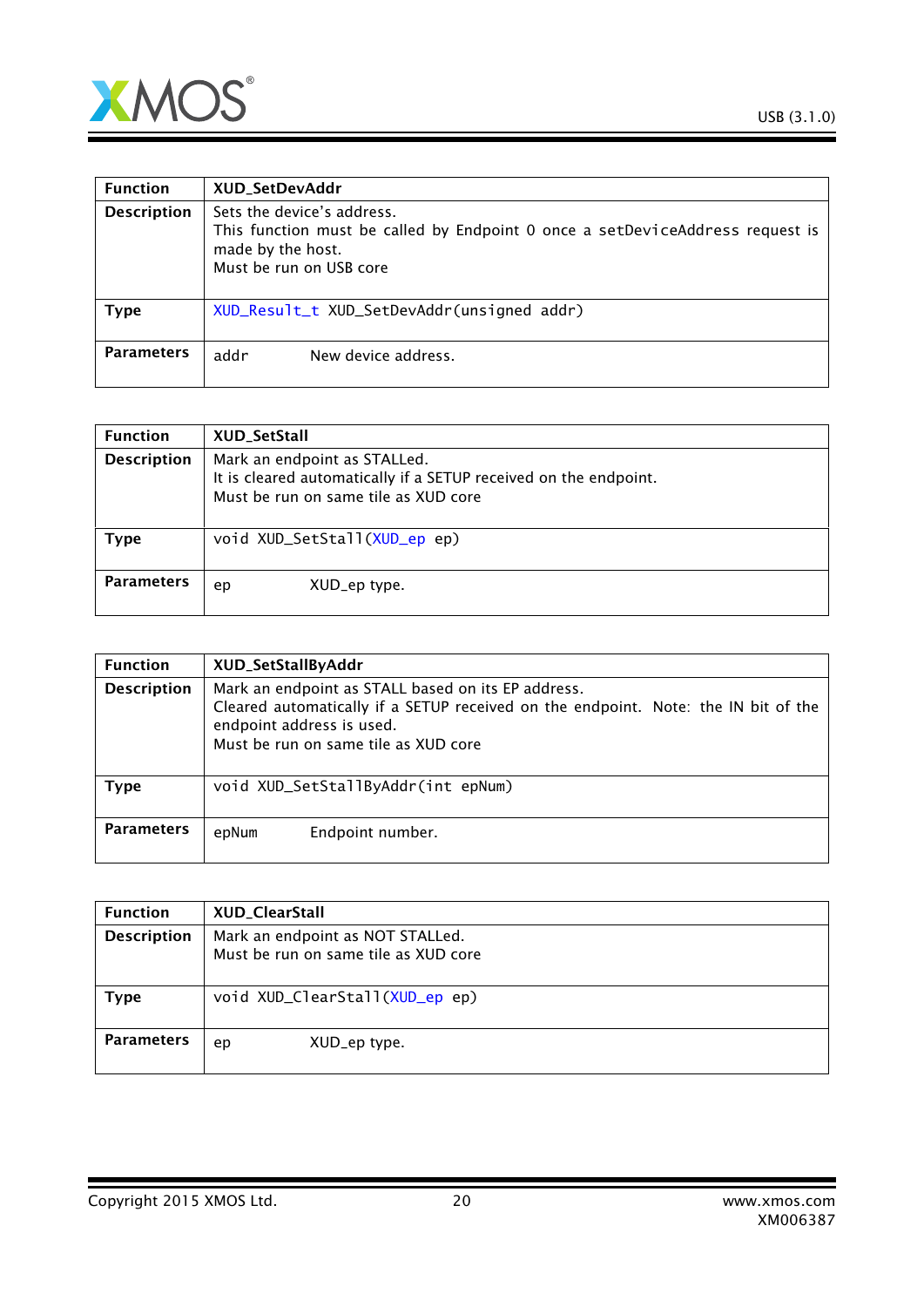

| <b>Function</b>    | XUD_ClearStallByAddr                                                                                                                                  |
|--------------------|-------------------------------------------------------------------------------------------------------------------------------------------------------|
| <b>Description</b> | Mark an endpoint as NOT STALLed based on its EP address.<br>Note: the IN bit of the endpoint address is used.<br>Must be run on same tile as XUD core |
| Type               | void XUD_ClearStallByAddr(int epNum)                                                                                                                  |
| <b>Parameters</b>  | Endpoint number.<br>epNum                                                                                                                             |

| <b>Function</b>    | <b>XUD_ResetEndpoint</b>                                                                                                                                                                                                                                                                                                                         |
|--------------------|--------------------------------------------------------------------------------------------------------------------------------------------------------------------------------------------------------------------------------------------------------------------------------------------------------------------------------------------------|
| <b>Description</b> | This function will complete a reset on an endpoint.<br>Can take one or two XUD_ep as parameters (the second parameter can be set to<br>null). The return value should be inspected to find the new bus-speed. In Endpoint 0<br>typically two endpoints are reset (IN and OUT). In other endpoints null can be passed<br>as the second parameter. |
| <b>Type</b>        | XUD_BusSpeed_t XUD_ResetEndpoint(XUD_ep one, XUD_ep &?two)                                                                                                                                                                                                                                                                                       |
| <b>Parameters</b>  | IN or OUT endpoint identifier to perform the reset on.<br>one<br>Optional second IN or OUT endpoint structure to perform a reset on.<br>two                                                                                                                                                                                                      |
| <b>Returns</b>     | Either XUD_SPEED_HS - the host has accepted that this device can execute at high<br>speed, or XUD_SPEED_FS - the device is runnig at full speed.                                                                                                                                                                                                 |

| <b>Function</b>    | <b>XUD SetTestMode</b>                                                          |                                                    |  |
|--------------------|---------------------------------------------------------------------------------|----------------------------------------------------|--|
| <b>Description</b> | Enable a specific USB test mode in XUD.<br>Must be run on same tile as XUD core |                                                    |  |
| Type               |                                                                                 | void XUD_SetTestMode(XUD_ep ep, unsigned testMode) |  |
| <b>Parameters</b>  | ep                                                                              | XUD_ep type (must be endpoint 0 in or out)         |  |
|                    | testMode                                                                        | The desired test-mode                              |  |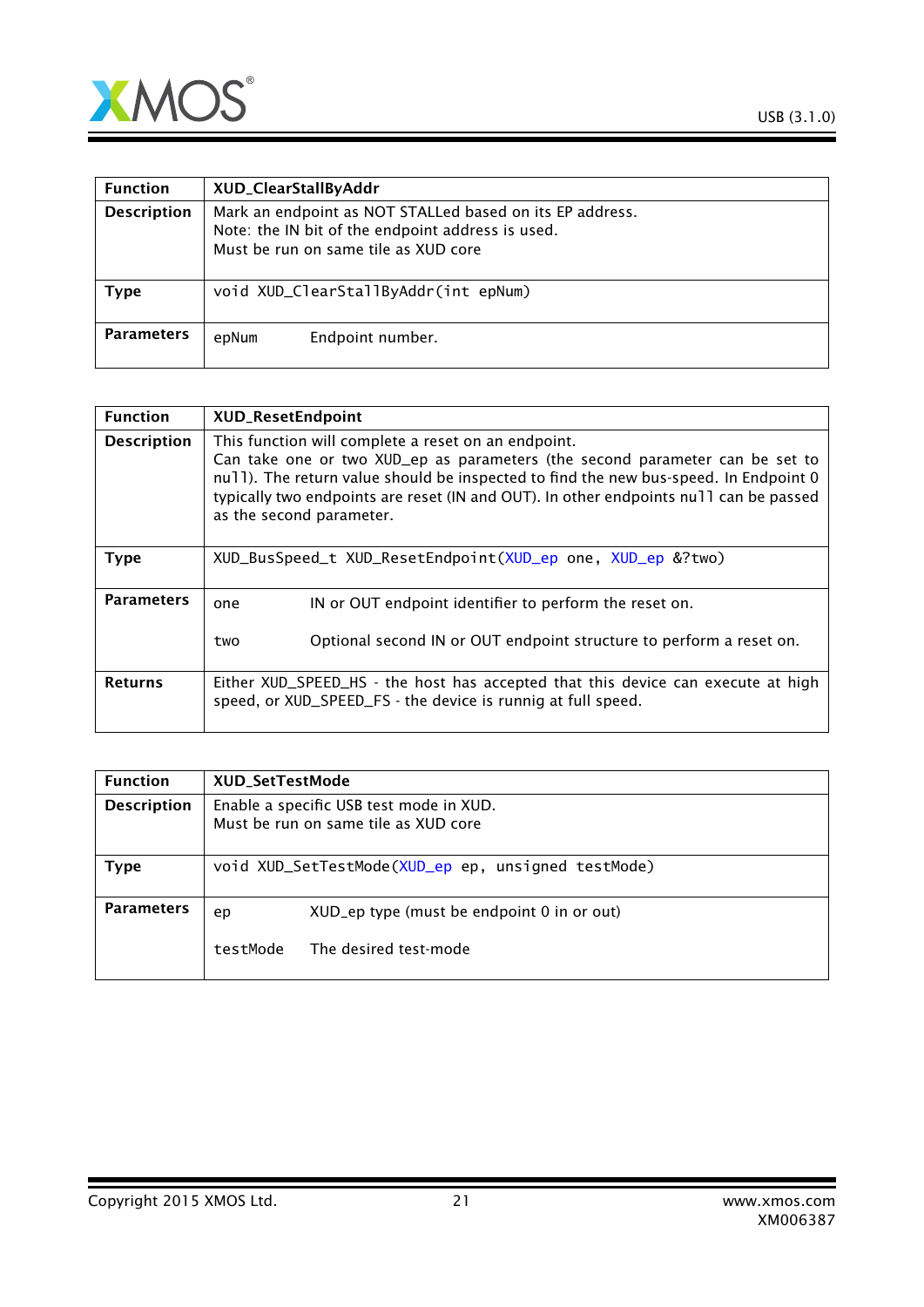

<span id="page-21-0"></span>

| <b>Type</b>        | USB_BmRequestType_t                                                                                                |  |
|--------------------|--------------------------------------------------------------------------------------------------------------------|--|
| <b>Description</b> | Data structure describing a USB request type.                                                                      |  |
| <b>Fields</b>      | unsigned char Recipient<br>Where the request is directed to:.                                                      |  |
|                    | • 0b00000: Device * 0b00001: Specific interface * 0b00010: Specific<br>endpoint * 0b00011: Other element in device |  |
|                    | unsigned char Type<br>The type of the request:.                                                                    |  |
|                    | • Ob00: Standard request * Ob01: Class specific request * Ob10:<br>Request by vendor specific driver               |  |
|                    | unsigned char Direction<br>The direction of the request:.                                                          |  |
|                    | • 0 (Host->Dev) $*$ 1 (Dev->Host)                                                                                  |  |

<span id="page-21-1"></span>

| <b>Type</b>        | USB_SetupPacket_t                                                                                                                          |  |
|--------------------|--------------------------------------------------------------------------------------------------------------------------------------------|--|
| <b>Description</b> | Setup packet data structure.                                                                                                               |  |
| <b>Fields</b>      | USB_BmRequestType_t bmRequestType<br>Specifies direction of dataflow, type of rquest and recipient.                                        |  |
|                    | unsigned char bRequest<br>Specifies the request.                                                                                           |  |
|                    | unsigned short wValue<br>Host can use this to pass info to the device in its own way.                                                      |  |
|                    | unsigned short wIndex<br>Typically used to pass index/offset such as interface or EP no.                                                   |  |
|                    | unsigned short wLength<br>Number of data bytes in the data stage (for Host -> Device this this is<br>exact count, for Dev->Host is a max). |  |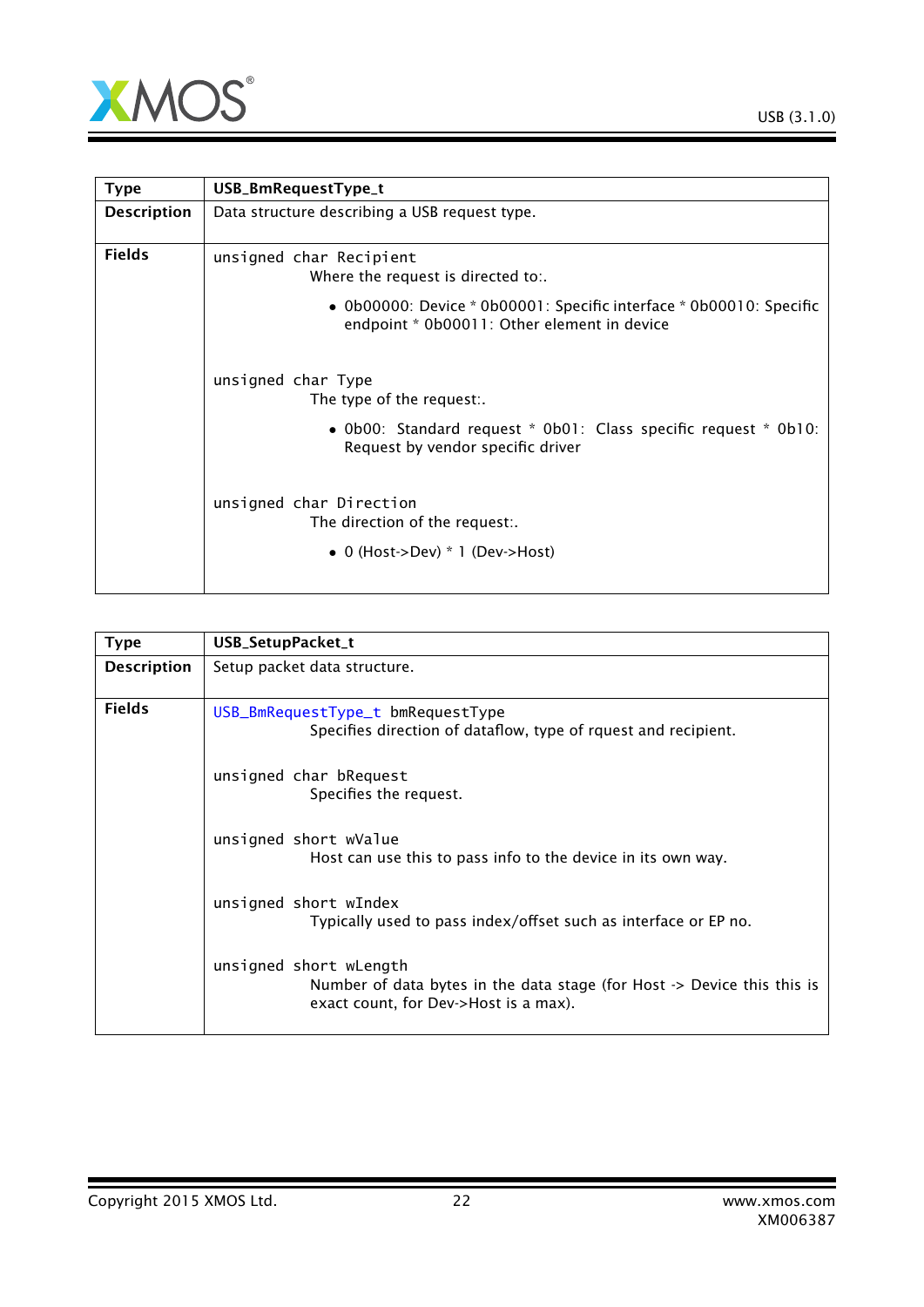

| <b>Function</b>    | <b>USB_GetSetupPacket</b>                                                                    |  |
|--------------------|----------------------------------------------------------------------------------------------|--|
| <b>Description</b> | Receives a Setup data packet and parses it into the passed USB_SetupPacket_t struc-<br>ture. |  |
| <b>Type</b>        | XUD_Result_t USB_GetSetupPacket(XUD_ep ep_out,                                               |  |
|                    | XUD_ep ep_in,                                                                                |  |
|                    | USB_SetupPacket_t &sp)                                                                       |  |
|                    |                                                                                              |  |
| <b>Parameters</b>  | OUT endpint from XUD<br>ep_out                                                               |  |
|                    | $ep_in$<br>IN endpoint to XUD                                                                |  |
|                    | SetupPacket structure to be filled in (passed by ref)<br>sp                                  |  |
| <b>Returns</b>     | Returns XUD_RES_OKAY on success, XUD_RES_RST on bus reset                                    |  |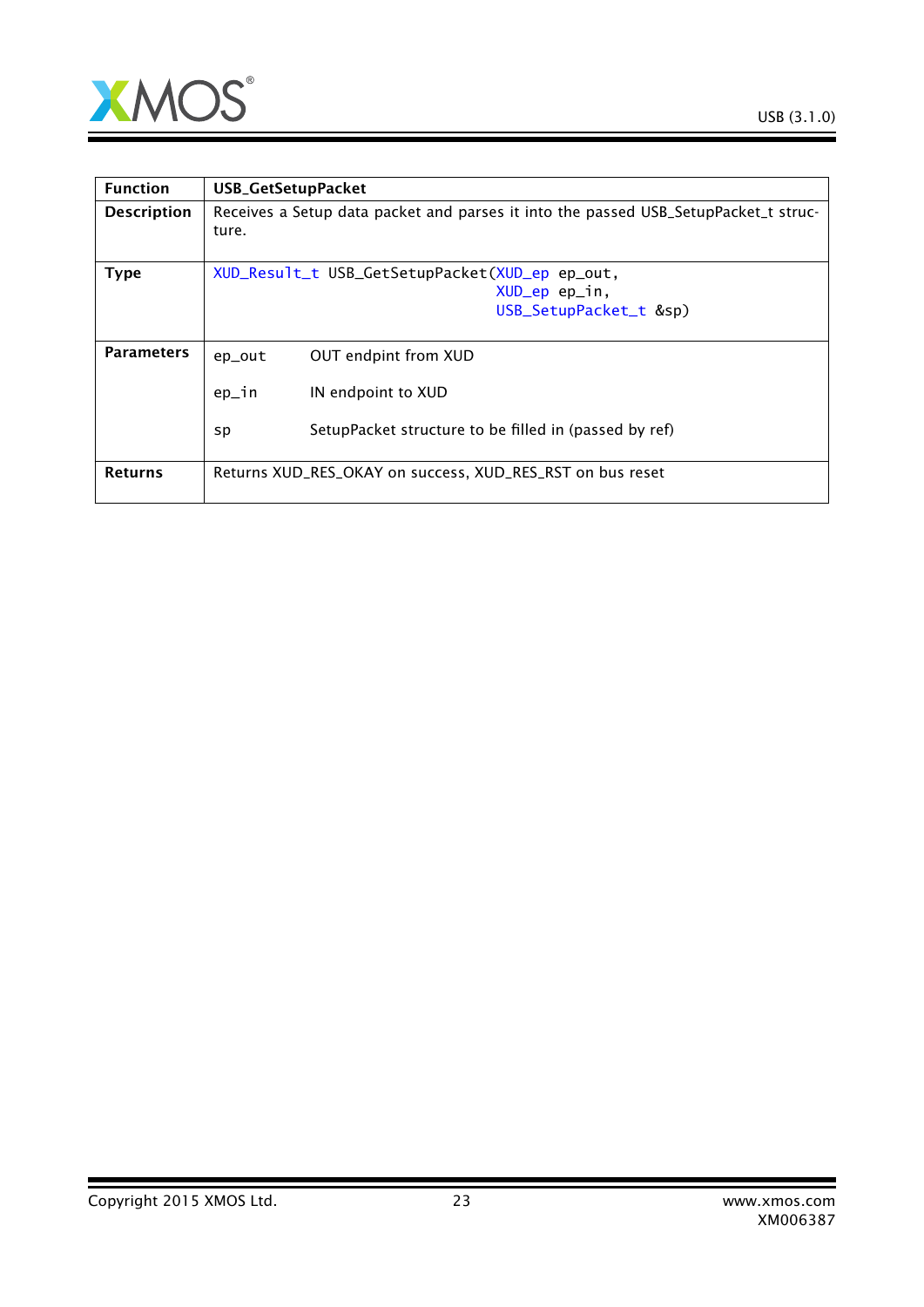

| <b>Function</b>    | <b>USB_StandardRequests</b>                                                                                                                                                                                                                                                                                                                                                                                                                                                                                                                                                                                                                                                                                                                                                                       |
|--------------------|---------------------------------------------------------------------------------------------------------------------------------------------------------------------------------------------------------------------------------------------------------------------------------------------------------------------------------------------------------------------------------------------------------------------------------------------------------------------------------------------------------------------------------------------------------------------------------------------------------------------------------------------------------------------------------------------------------------------------------------------------------------------------------------------------|
| <b>Description</b> | This function deals with common requests This includes Standard Device Requests<br>listed in table 9-3 of the USB 2.0 Spec all devices must respond to these requests, in<br>some cases a bare minimum implementation is provided and should be extended in<br>the devices EPO code It handles the following standard requests appropriately using<br>values passed to it:.<br>Get Device Descriptor (using devDesc_hs/devDesc_fs arguments)<br>Get Configuration Descriptor (using cfgDesc_hs/cfgDesc_fs arguments)<br>String requests (using strDesc argument)<br>Get Device_Qualifier Descriptor<br>Get Other-Speed Configuration Descriptor<br>Set/Clear Feature (Endpoint Halt)<br>Get/Set Interface<br>Set Configuration<br>If the request is not recognised the endpoint is marked STALLED |
| <b>Type</b>        | XUD_Result_t USB_StandardRequests(XUD_ep ep_out,<br>XUD_ep ep_in,<br>unsigned char ?devDesc_hs[],<br>int devDescLength_hs,<br>unsigned char ?cfgDesc_hs[],<br>int cfgDescLength_hs,<br>unsigned char ?devDesc_fs[],<br>int devDescLength_fs,<br>unsigned char ?cfgDesc_fs[],<br>int cfgDescLength_fs,<br>char *unsafe strDescs[],<br>int strDescsLength,<br>USB_SetupPacket_t &sp,<br>XUD_BusSpeed_t usbBusSpeed)                                                                                                                                                                                                                                                                                                                                                                                 |

*Continued on next page*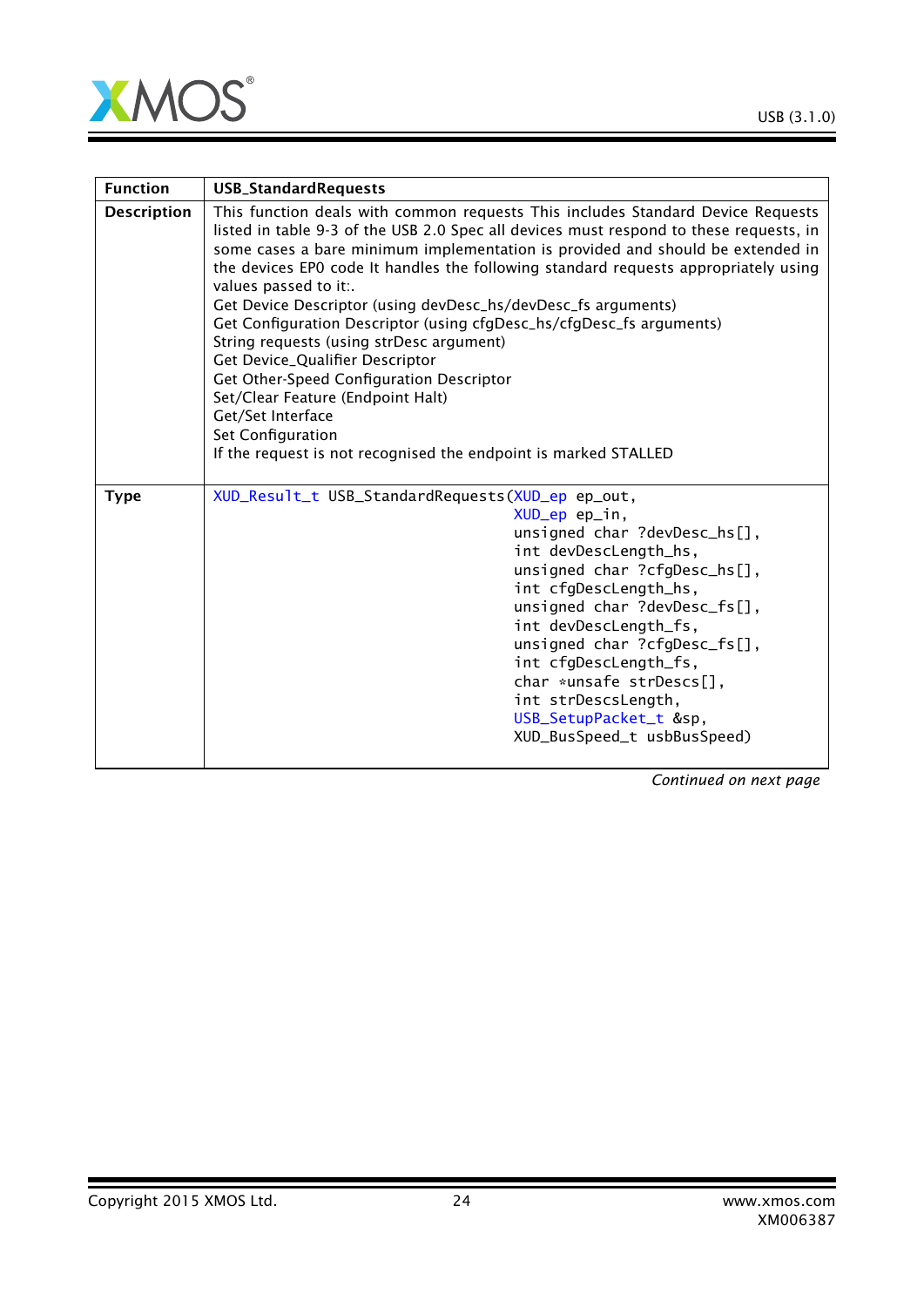

| <b>Parameters</b> | ep_out           | Endpoint from XUD (ep 0)                                                        |
|-------------------|------------------|---------------------------------------------------------------------------------|
|                   | ep_in            | Endpoint from XUD (ep 0)                                                        |
|                   | devDesc_hs       | The Device descriptor to use, encoded according to the USB standard             |
|                   | devDescLength_hs | Length of device descriptor in bytes                                            |
|                   | cfgDesc_hs       | Configuration descriptor                                                        |
|                   | cfgDescLength_hs | Length of config descriptor in bytes                                            |
|                   | devDesc_fs       | The Device descriptor to use, encoded according to the USB standard             |
|                   | devDescLength_fs | Length of device descriptor in bytes. If 0 the HS device descriptor is<br>used. |
|                   | cfgDesc_fs       | Configuration descriptor                                                        |
|                   | cfgDescLength_fs | Length of config descriptor in bytes. If 0 the HS config descriptor is<br>used. |
|                   | strDescs         |                                                                                 |
|                   | strDescsLength   |                                                                                 |
|                   | sp               | USB_SetupPacket_t (passed by ref) in which the setup data is returned           |
|                   | usbBusSpeed      | The current bus speed (XUD_SPEED_HS or XUD_SPEED_FS)                            |
| <b>Returns</b>    |                  | Returns XUD_RES_OKAY on success.                                                |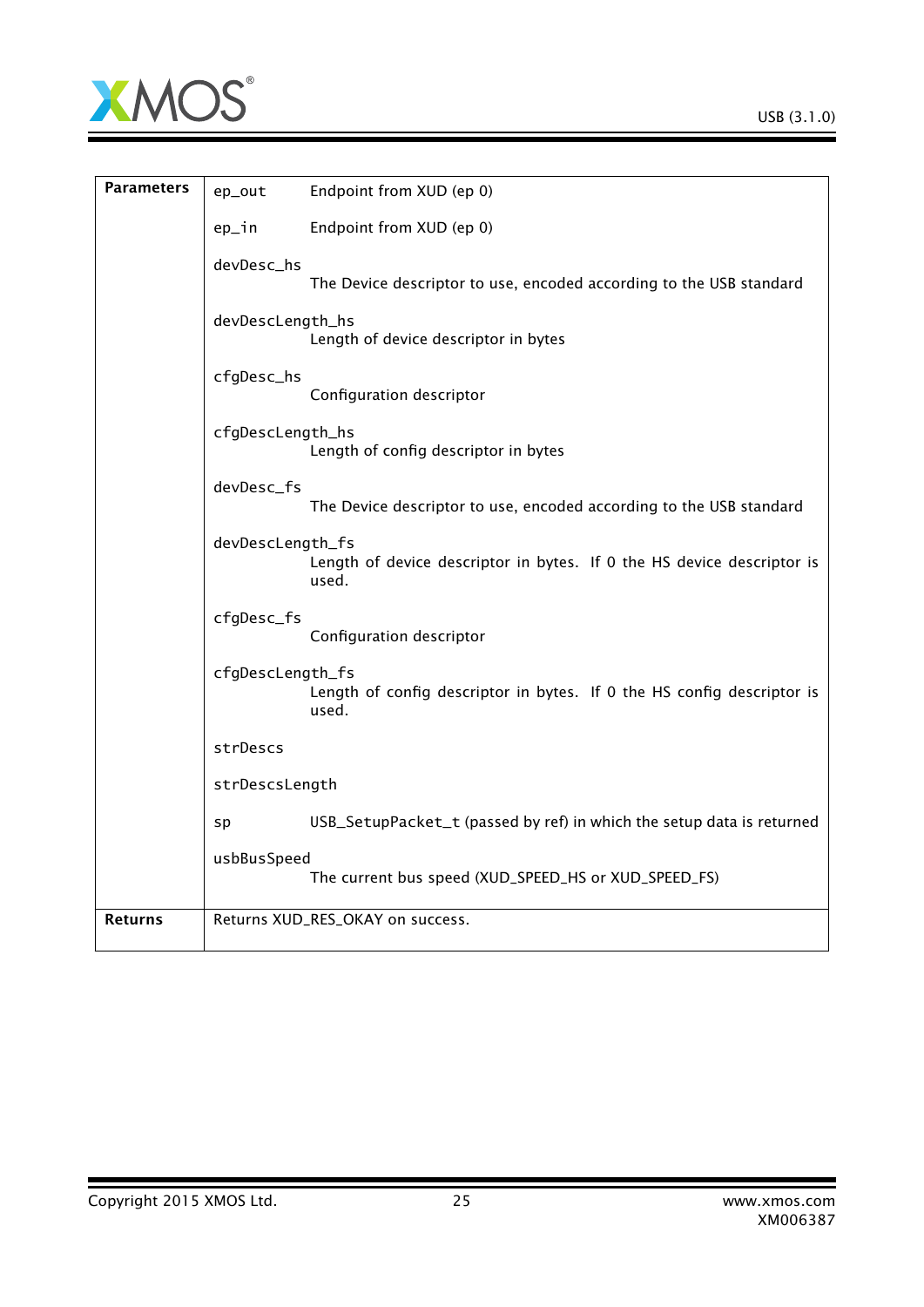

# APPENDIX A - Known Issues

There are no known issues with this library.